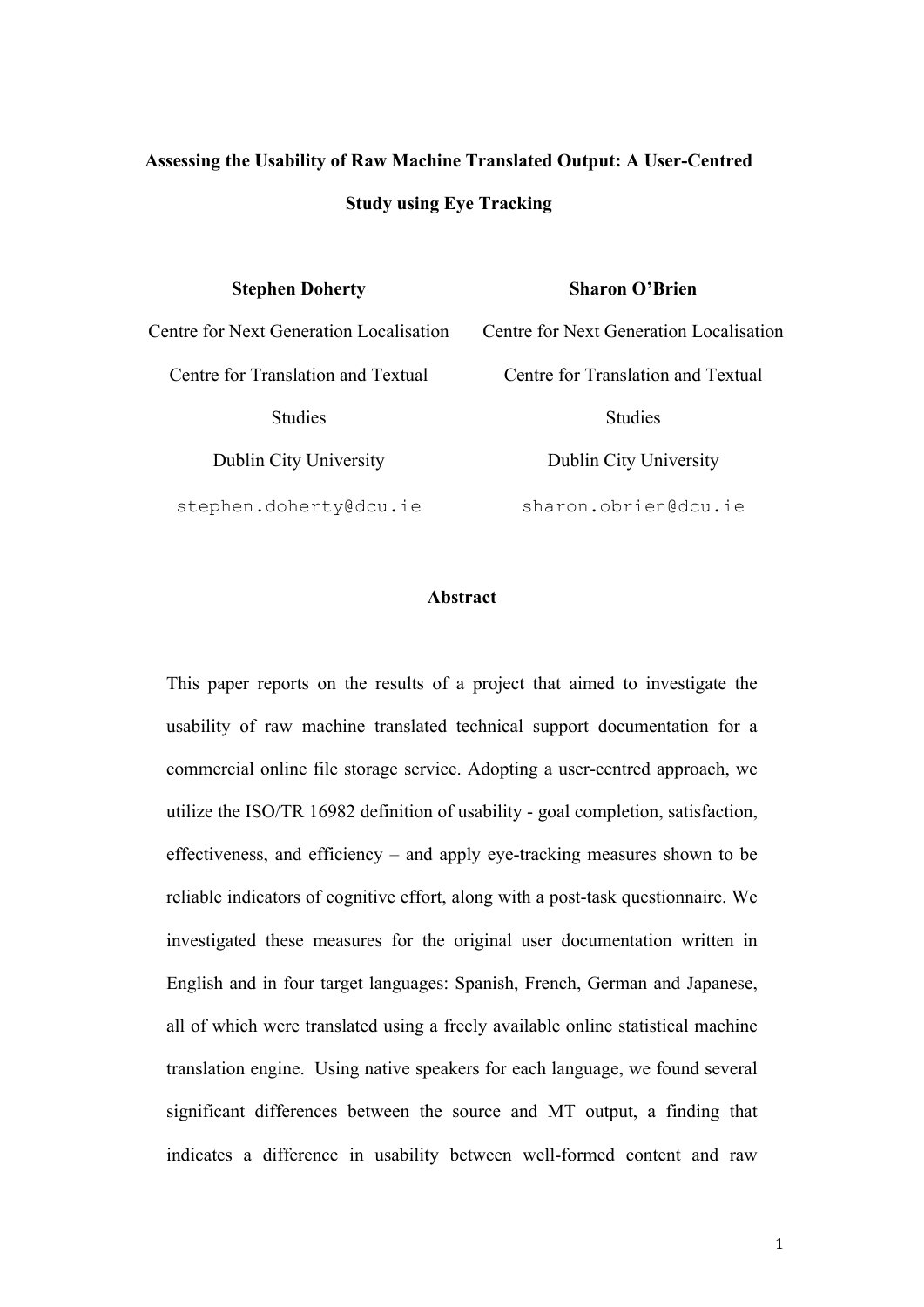machine translated content. One target language in particular, Japanese, was found to have a considerably lower usability level when compared with the original English.

**Keywords:** usability, user-centred translation, eye tracking, machine translation, cognitive load.

# **1. Introduction**

Machine Translation (MT), or automatic translation by computer, has enjoyed a considerable increase in utilization and popularity in the last decade or so, mainly thanks to a change in paradigm from a linguistic rules-based approach to a corpusdriven statistical approach (cf. Koehn, 2010). While these improvements in the underlying machine translation technology have led to better quality output (Hutchins, 2001; Callison-Burch *et al.*, 2008; Lopez, 2008; Specia *et al.*, 2009), outside of controlled or domain-specific contexts the output tends to require human intervention, known as *post-editing*, in order to meet the quality standards of professional human translation. There are many examples in the literature of the success of combining MT with a human post-editing process (e.g. Vasconcellos, 1985; Ørsnes *et al*., 1996; Senez, 1998; Groves, 2008; Roturier, 2009; O'Brien, 2006; Plitt and Masselot, 2010; Guerberof, 2012).

Notwithstanding the requirement for post-editing to meet high quality levels, the growth in popularity of free online MT systems has led to MT being increasingly used by non-specialists for a variety of purposes. Such users may, for instance, use an online MT engine to *gist*, i.e. to roughly understand the meaning of a text translated from a language they do not understand. While the goal of Fully Automatic High-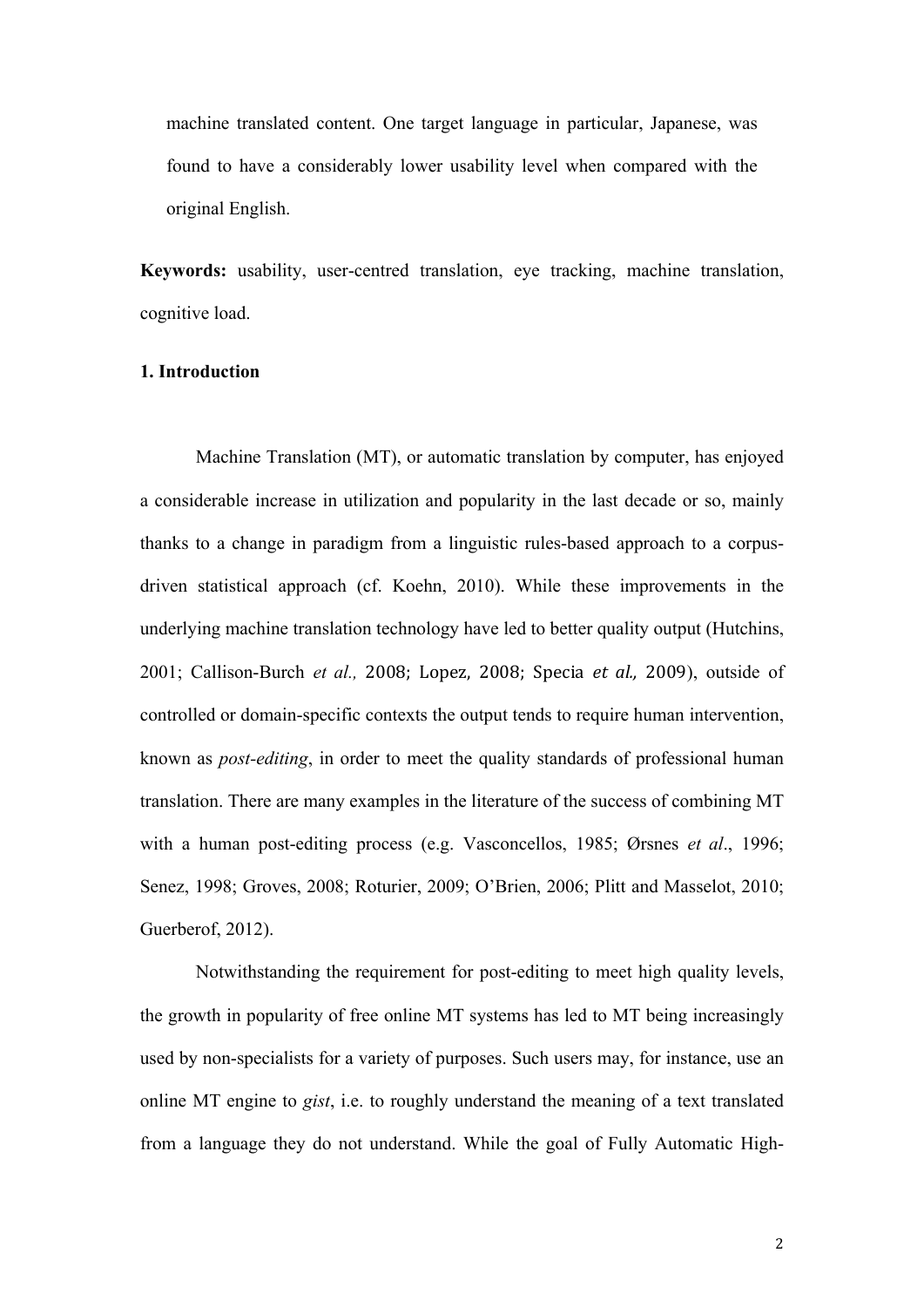Quality Translation (FAHQT) remains unfulfilled, some companies and individuals adopt the approach of Fully Automatic Useful Translation (FAUT) for scenarios where only the gist of the meaning is required or very high quality publishable output is not required or, more commonly, cannot be paid for. Much recent research on MT output has focused on quality measurement of raw output (i.e. output that has not been post-edited by a human) and on the effort involved in post-editing. However, generally speaking, the usability of content is rarely considered from a translation perspective, let alone from a computer-aided translation perspective. Some limited examples exist, such as the discussion by Sacher *et al*. (2001) which suggests that the design of interactive products (especially for non-Western languages such as Chinese) should be tackled from a *languaculture* perspective and not from a 'translation problem' or 'deficit' perspective (ibid.: 43). Translation of content receives some, though very limited, attention in an article by Proctor *et al*. (2002), which considers generic problems concerning content preparation and management for web design. Here, translation of content is presented only as a 'problem for global e-commerce' and a 'difficult design challenge' (ibid: 70) and the authors warn that a site's information 'should not lose its meaning through translation' (ibid). It is apparent that usability of translated content remains relatively unexplored, and how *usable* raw MT output is for the end user and, indeed, how translation and its associated technology can be understood and explored from a HCI perspective (for a discussion, see O'Brien, 2012), needs further attention. By drawing attention to this topic, we aim to further interdisciplinary interaction between HCI and translation researchers, something that is identified as being important (Sears *et al.*, 2008; Karamanis *et al.,*  2009).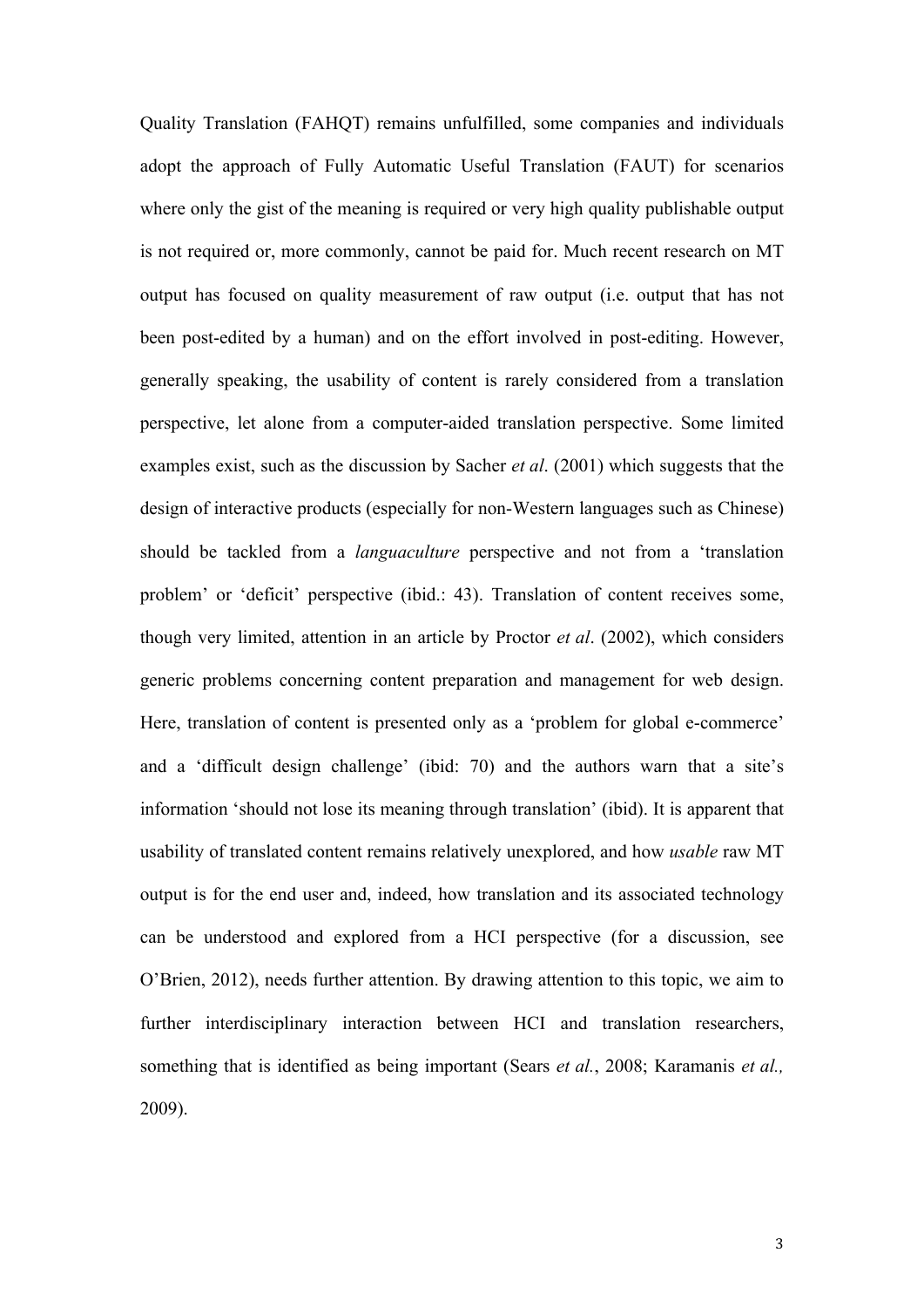In the context of the current study, we propose to measure the usability of raw machine translated output for end users of an online file storage service. The question we propose to investigate is: are there significant differences in usability between the source language (SL) instructions (in English) and machine translated target languages (TL) as measured via screen recording, eye tracking and a post-task questionnaire?

While the quality of a system's output is an important factor of a user's satisfaction, acceptance, and performance, the user's perception and interaction with the system is also key (Hutchins, 2001), but is often overlooked as research on MT tends to focus on system development and evaluation (Reiter and Belz, 2009; Karamanis *et al*., 2009), and tends to ignore human factors (Dillinger and Lommel, 2004). Inclusion of users in evaluation of MT systems can provide benefits in both directions: such as positive influences on system development and its usability (Flournoy and Callison-Burch, 2001) which in turn lead to better systems and better output, making life easier for specialist users such as student and professional translators (O'Brien, 2006; Doherty *et al*., 2012).

While there are relatively few studies on the usability of raw machine translated output, traditional usability measures such as efficiency, accuracy and user satisfaction are of importance when assessing the usability of natural language processing applications, including online MT systems and their outputs (Dybkjaer *et al*., 2004). A general criticism of such usability studies is that they contain tasks that are designed by researchers but which may be meaningless for the actual users (Karamanis and Luz, 2009), something that may skew data and should be addressed appropriately in terms of materials and experiment design (see Section 2).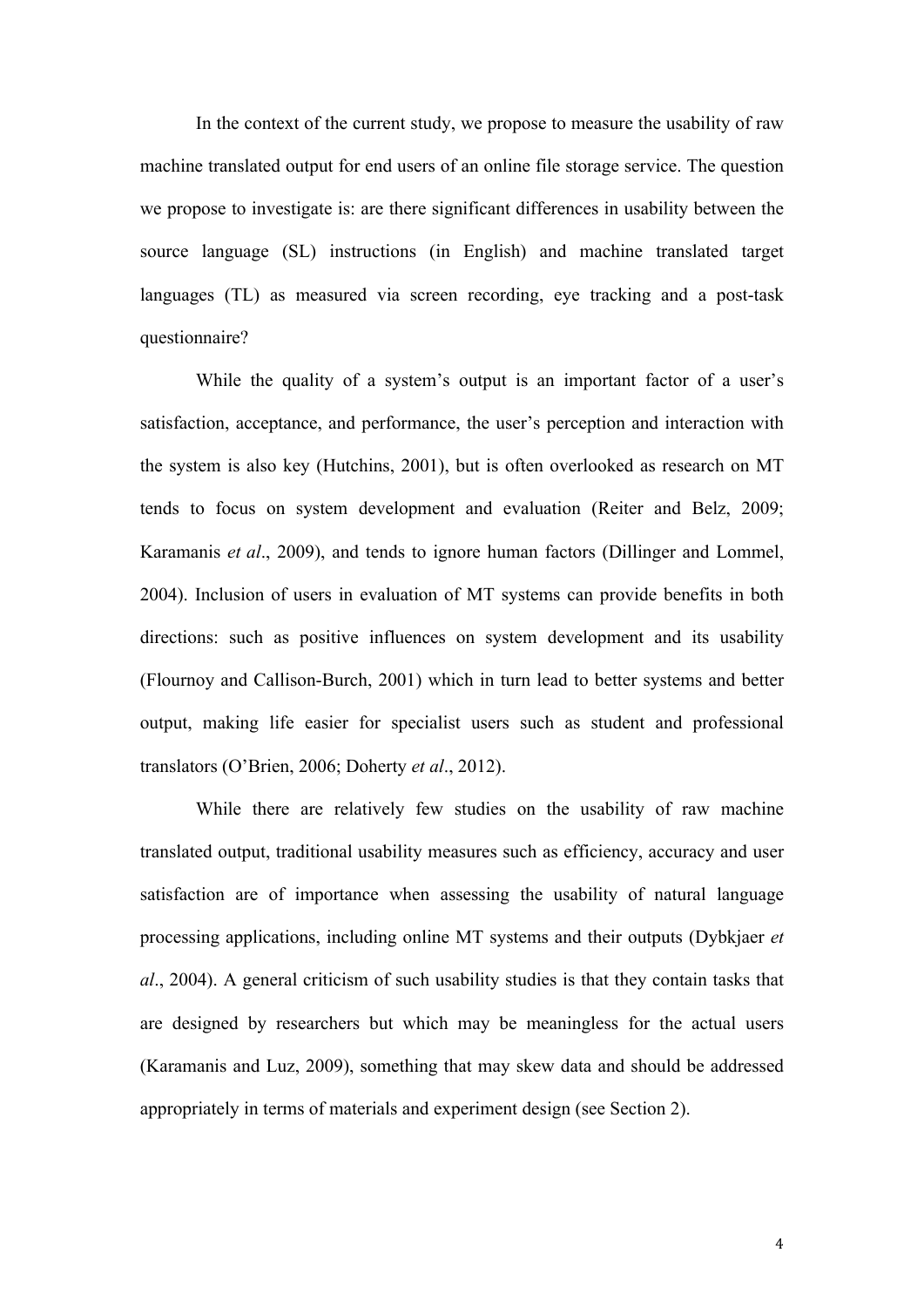The current study builds upon previous work conducted by the researchers in which the usefulness of eye tracking as a semi-automatic method for the evaluation of MT output was investigated (Doherty and O'Brien, 2009; Doherty *et al.,* 2010, Doherty and O'Brien, 2012), in addition to the effects of controlled authoring<sup>1</sup> on the readability and comprehension of MT output (O'Brien, 2010; Doherty, 2012). Related work includes that of Tomita (1992) and Tomita *et al*. (1993), who examined the comprehension of MT output, and of Fuji (1999), who, in addition to this measure, included informativeness and fluency. Fuji *et al.* (2001) later focused on a measurement of usefulness as a combination of comprehension, time taken to answer questions relating to the text, and the user's subjective impression of the text which is described as the inverse of awkwardness. Usefulness is also examined by Roturier (2006) alongside comprehension and acceptability as rated by the user. Similarly, Jones *et al*. (2005) examine the readability of the output generated by an MT system by means of measuring accuracy in answering questions, task time, and a subjective rating given by users. Lastly, Gaspari (2004) evaluated users' needs when using online MT systems in terms of guessability (the user's expectations when first using an online system) and learnability (the capacity of the system to enable a user to learn how to use it), where the focus rested on the systems themselves. In the current study, we focus on MT output as the users in our study do not interact directly with the MT system.

A trend is observed in the above studies, and indeed in usability studies in general, where there is a divergence around the operational definition of usability, and, consequently, in its constituent measurements and conceptualisations. Here we

 

<sup>&</sup>lt;sup>1</sup> Also known as controlled language and (linguistic) pre-processing. This involves authoring source text according to specific linguistic rules to make it less ambiguous and more suitable for MT.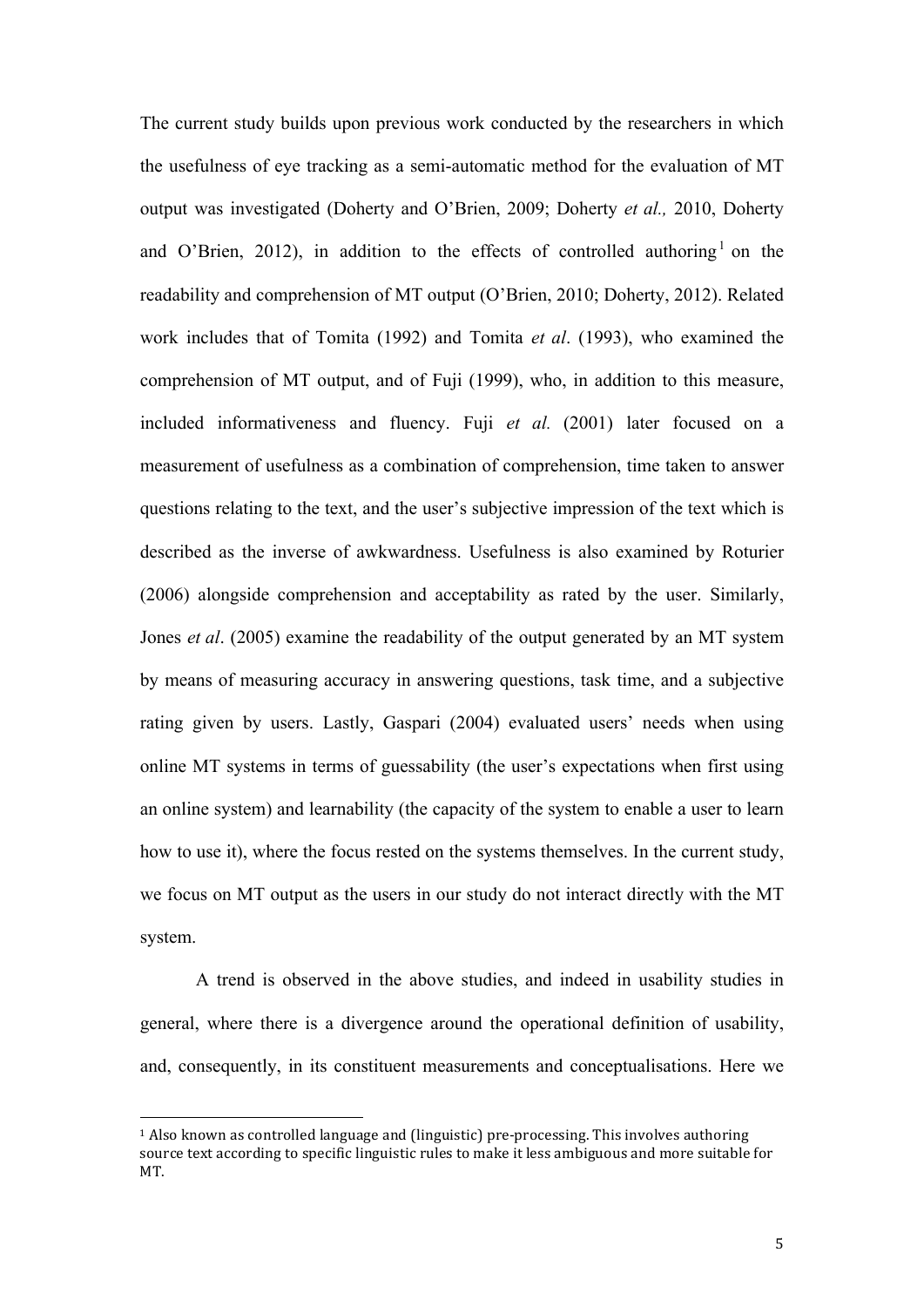adopt the ISO/TR 16982 definition of usability which is understood as "the extent to which a product can be used by specified users to achieve specified goals with effectiveness, efficiency, and satisfaction in a specified context of use" (International Organization for Standardization, 2002), which, in adhering to this ISO standard, we define here as:

- i. Satisfaction: a measurement of user satisfaction of the instructions on a post-task 5-point Likert scale;
- ii. Goal completion: a measurement of how successful the users are at accomplishing tasks, which were guided by the documented instructions as scored by the researchers using the gaze replay function of eye-tracking software;
- iii. Total task time: a measurement of the overall duration of the tasks in seconds;
- iv. Efficiency: measured as the number of successful tasks completed (out of all possible tasks) when total task time is taken into account, i.e.

$$
\sum \frac{accuracy}{total\_task\_time(\text{sec.})} x100, where \frac{task\_successes}{total\_tasks} x100 = accuracy
$$

We use these measures in conjunction with eye-tracking measures (see Sections 2 and 3 below) which, in addition to a post-task questionnaire, allow us to calculate the aforementioned usability measures and a variety of related measures, particularly those pertaining to cognitive effort.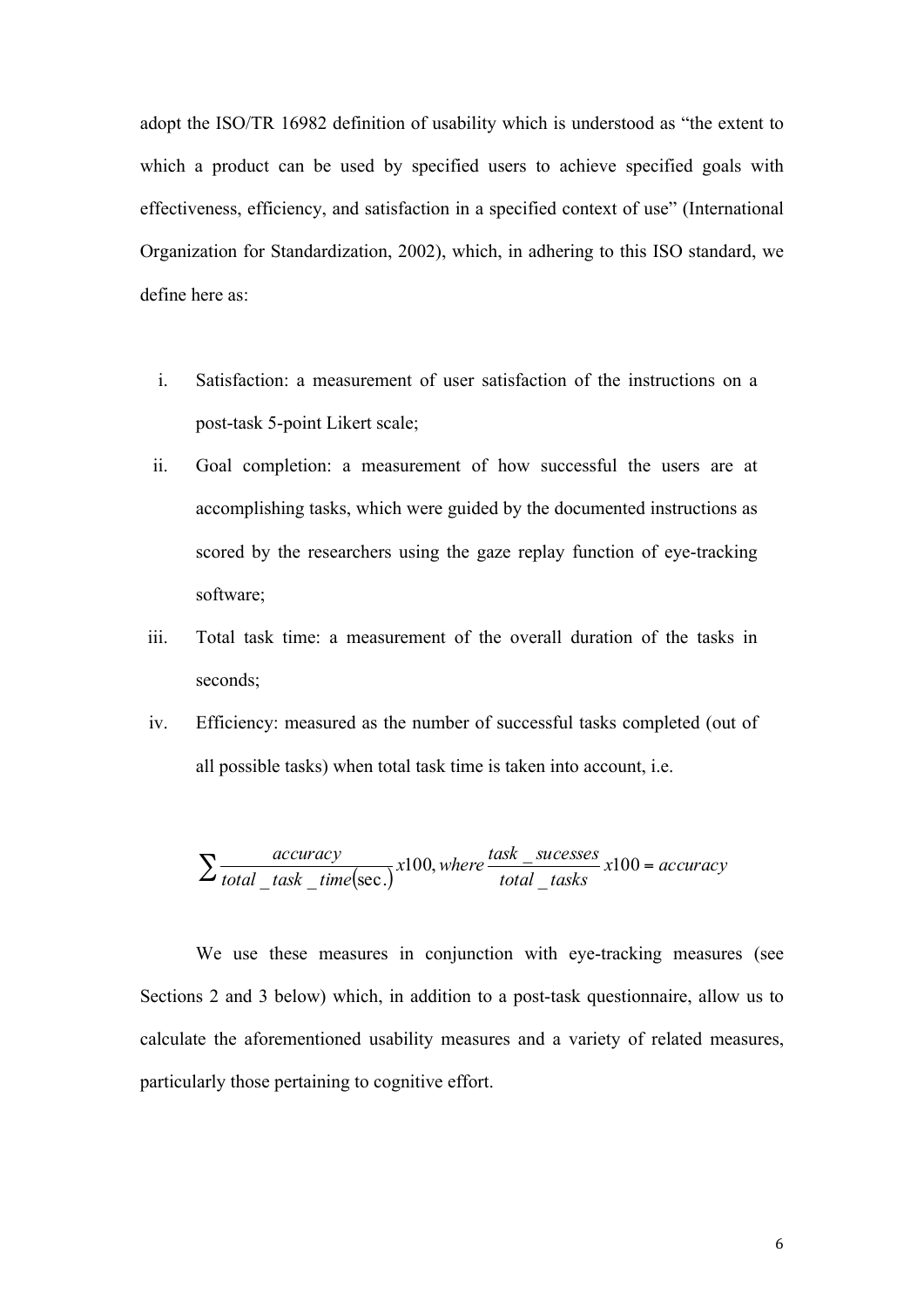# **2. Experiment Design**

An integral part of the research project was to include a realistic task for plausible potential users of an online file storage service. The authors selected English documentation for the service and edited it to form a series of six paragraphs that comprised of one main task each and several specific subtasks, as follows:

- i. Logging In (4 subtasks)
- ii. Creating a New Folder (9 subtasks)
- iii. File Management (6 subtasks)
- iv. File Sharing (5 subtasks)
- v. Folder Sharing (8 subtasks)
- vi. Maintenance (7 subtasks)

As native speakers of English, the authors judged this documentation to be of good publishable quality and well-formed. Further to this, the online file storage service has a user base of over 50 million (Barret, 2011), a secondary indication at least that the instructions provided for the service are usable by the user base. These were initial assumptions that would be tested in the project. A non-domain specific freely available statistical machine translation system was used to translate the documentation (translate.google.com). This system was selected also because the scenario of a real end user making use of the output from this type of system (as opposed to a domain-specific engine or commercial/professional one) to translate documentation for comprehension purposes was realistic. The documentation was translated into French, German, Spanish, and Japanese as these were the languages for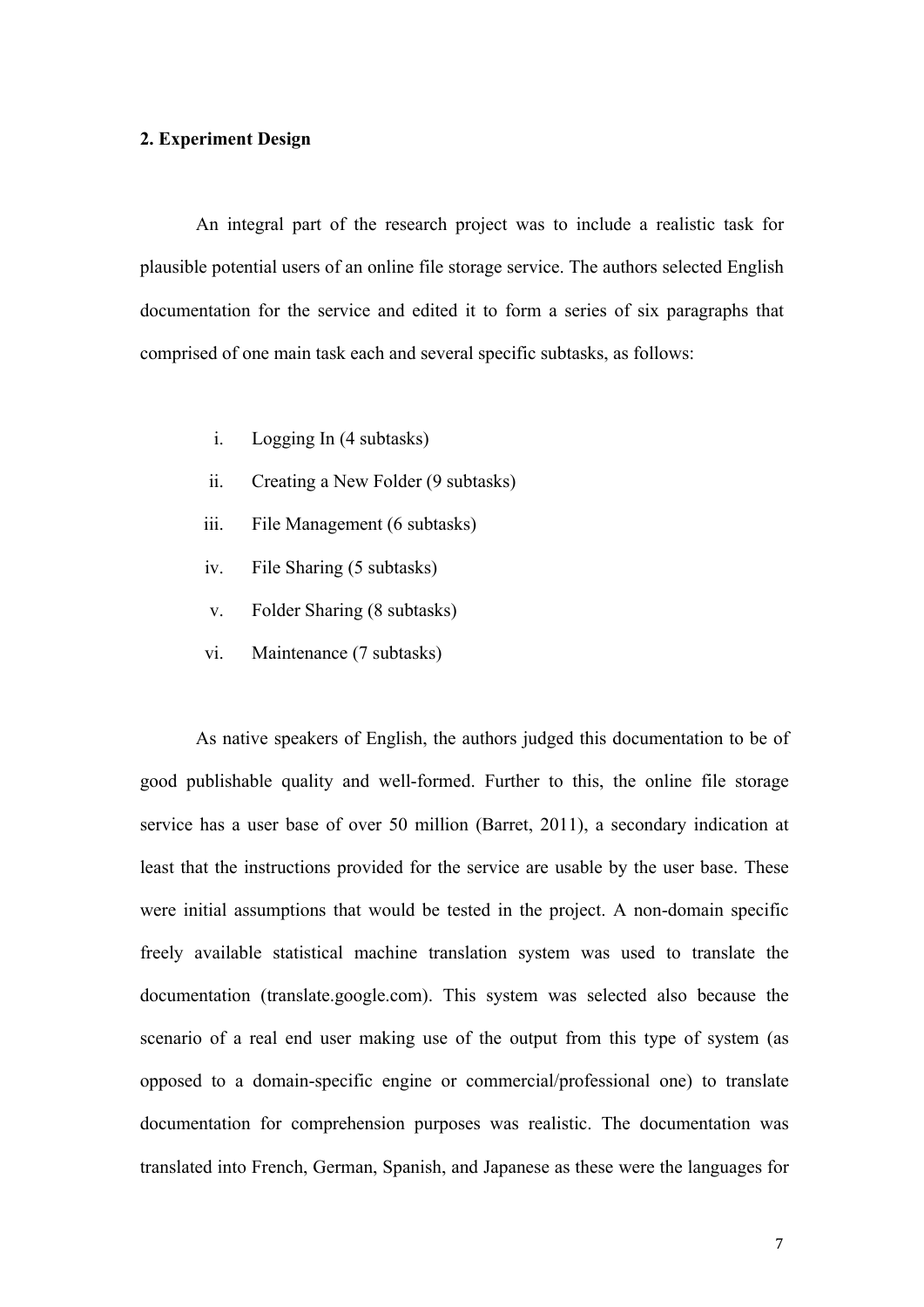which we could recruit native speakers as experimental participants and for which the service provides a somewhat localised version of the service.

Thirty participants were recruited and assigned to conditions based on their native language. The criteria for inclusion as participants were: (1) the participant was a native speaker of the source or target languages; (2) they had not yet used the online service but (3) they were a prospective user because they use computers and create electronic documents on a regular basis, which they may wish to store online or share and (4) they were willing to give consent to participate, on a voluntary basis, in a research project involving eye tracking and other measurements. Each participant viewed only the instructions in their native language, and no other versions of the text.

A Tobii 1750 eye tracker was used to record the reading of the instructions and execution of the required tasks. These instructions were placed on the left-hand side of the screen with the online storage service screen on the right-hand side (see Figure 1). We adhere to the guidelines for the presentation of onscreen stimuli as described in Gerganov (2007), who prescribes a screen resolution of 1280 by 1024 pixels, a font style of Tahoma, double line spacing, and a maximum of 90 characters per line. While a font size of 20 is recommended (ibid.), due to space constraints on the screen a font size of 16 was used. Finally, we use a threshold of 175ms as a minimum for average fixation duration which has been supported as the recommended value for reading tasks (Rayner and Sereno, 1994; Jensen *et al*., 2009). While the experiment was carried out in an eye-tracking lab, this lab is set up as an office and participants were made to feel that the task and environment were as naturalistic as possible. This set-up is akin to what Kjeldskov and Skov call 'in sitro' usability evaluations, which are 'controlled, high fidelity simulations of the real world' (2007: 31), which they found to be a reliable usability evaluation set-up.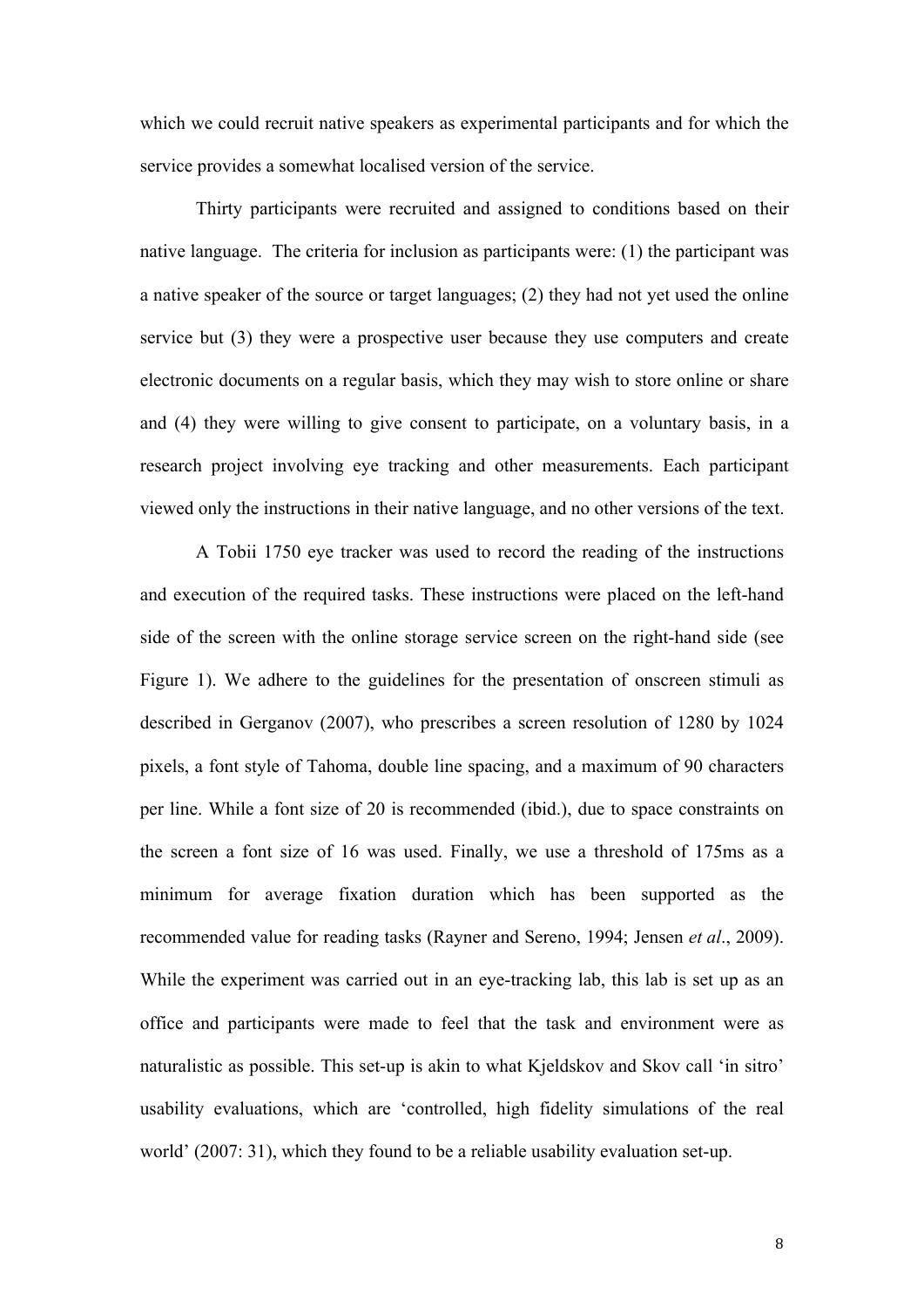## **Figure 1** Screen Setup for Experiment (Japanese)

#### **3. Results**

Section A describes participant information and results from the post-task questionnaire. Section B provides the eye-tracking data according to several measures: task time (observation length), fixation count, fixation duration, and attentional shifts. Lastly, Section C details the usability variables according to the ISO/TR 16982 definition. Each section deals with the variance between all languages, i.e. both the source and target languages. Initial findings from four of the usability measures used here, and without eye-tracking data, have been examined in terms of source language (English) versus target language groupings, where each of the target languages were treated as one group (see Doherty and O'Brien, 2012). This analysis sought to establish what differences existed between the non-machine translated and machine translated conditions in general. Here we expand on that analysis by examining all of these languages individually and also by using measures of cognitive effort and usability by means of eye tracking and a post-task questionnaire. Although analysis per target language grouping means reducing the number of participants in each group and, with that, the reliability of the results per target language, this was a logical next step after the larger initial group comparison. This focus on target language groupings allows us to identify trends in specific target languages, in turn allowing us to focus on those target languages that present the greatest usability challenges for machine translated content. Finally, given the diversity of results for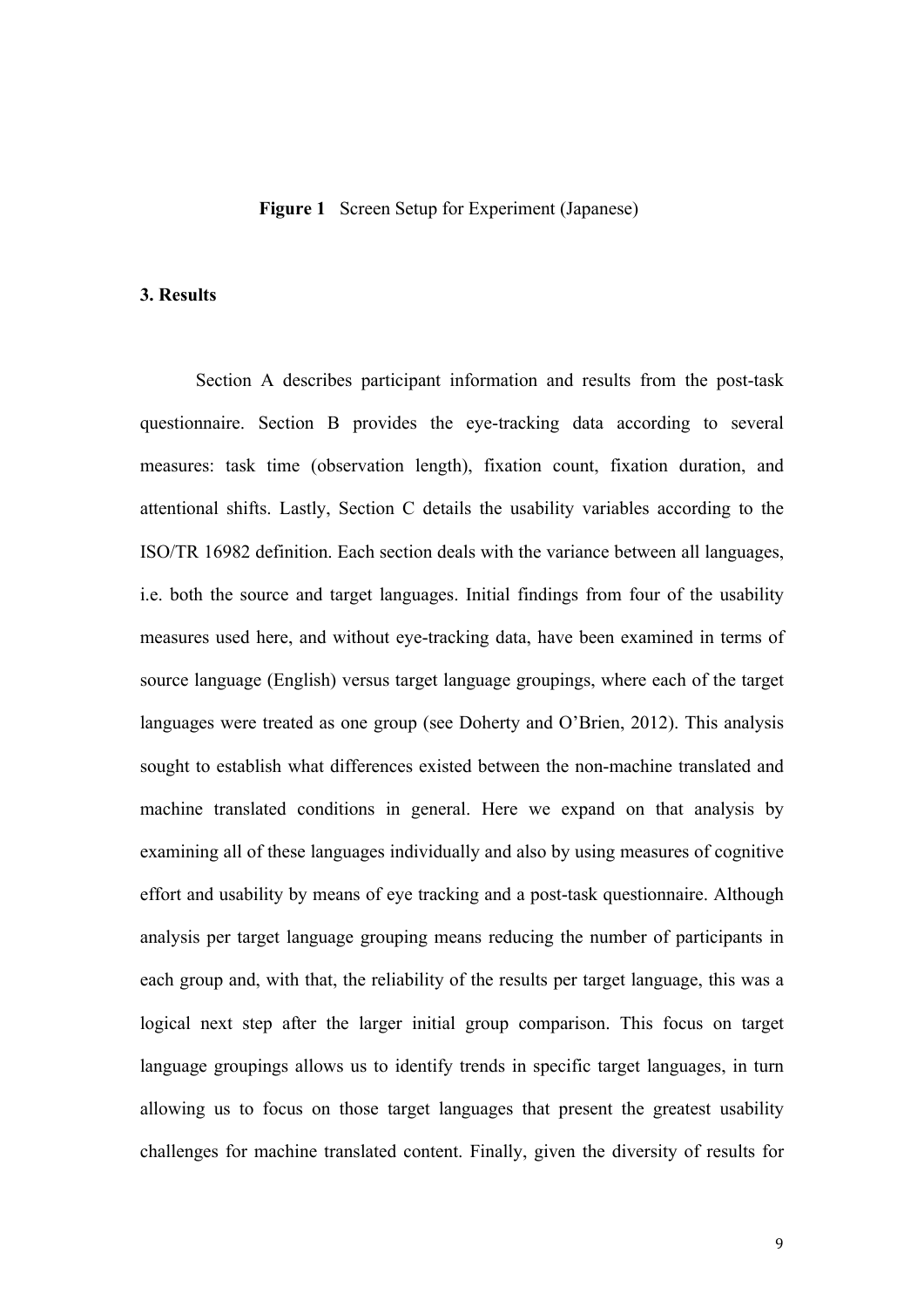different language pairs (as is also evident in the current study), it is preferable to include as many languages as feasible in studies of MT systems and their output.

#### **Section A: Participant Variables**

## **3.1 Participant Information**

Participants were categorised into language conditions, i.e. the version of the text that they read exclusively. The source condition  $(n = 15)$  contained the original English source text and was read by English native speakers only. The target conditions  $(n = 15)$  contained the machine-translated versions of the same instructions into French (4), German (3), Spanish (4), and Japanese (4) using the MT system. These conditions also included only native speakers for the respective language. Participants were instructed to read the instructions presented on the left side of the screen and to carry out the tasks as instructed.

# **3.2 Post-Task Questionnaire**

The post-task questionnaire was designed to measure self-report for items pertaining to several aspects of usability, which included those from the ISO definition (satisfaction), and additional factors such as comprehension, and recommendation. The questionnaire contained 12 items, each of which asked participants to report the extent to which they agreed or disagreed (on a 5-point Likert scale) with a statement relating to the instructions they had just read. Additional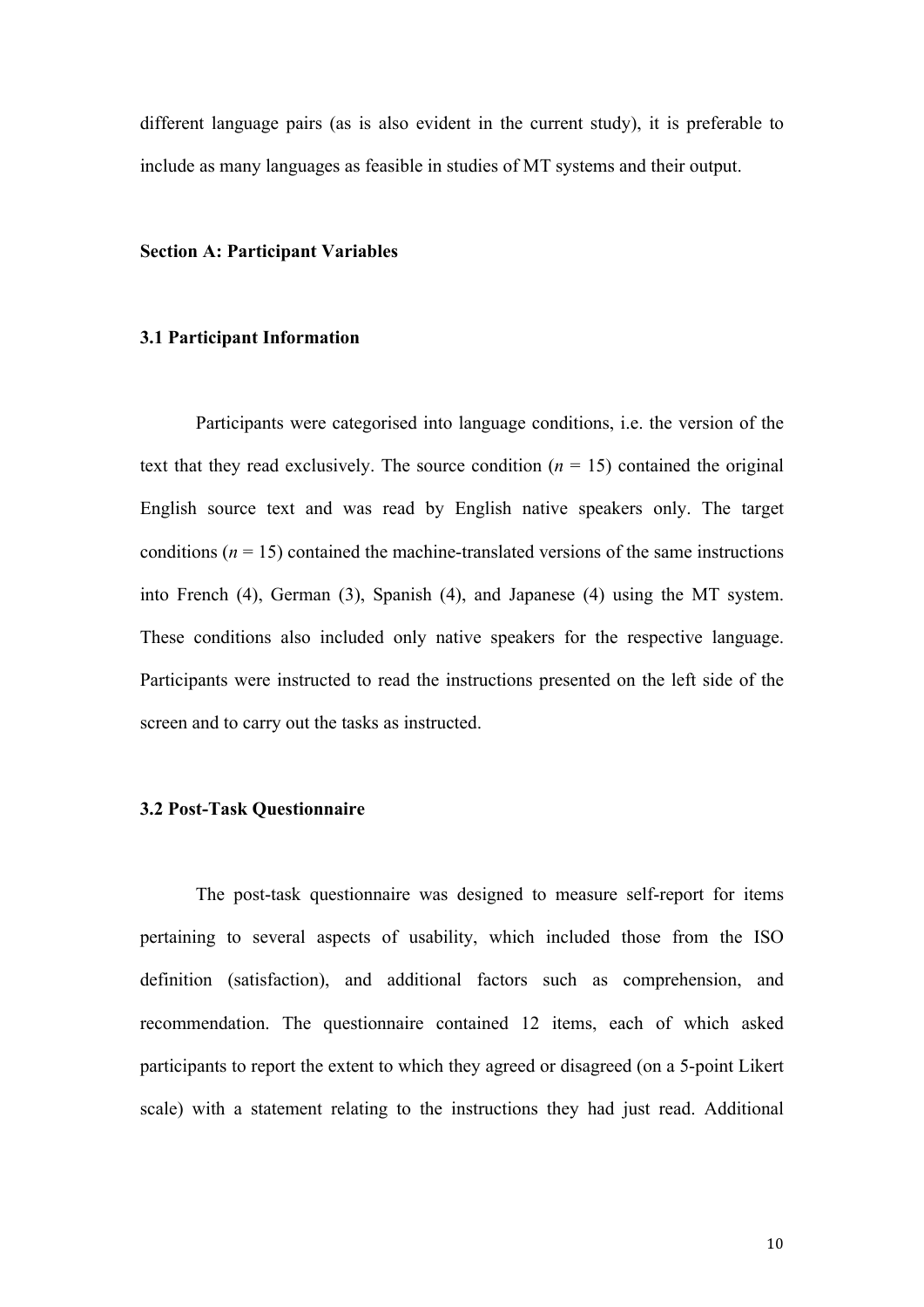demographic data and details pertaining to professional experience were also collected in these items, as well as one item testing memory recall.

# *I. Comprehension*

For the first item "the instructions were comprehensible", a one-way ANOVA found a significant difference between languages, where  $F(4, 25) = 6.41$ ,  $p = .001$ . Tukey post-hoc comparisons of the five groups indicate that the English group gave significantly higher ratings for comprehension than the French  $(p = .036)$  and Japanese groups  $(p = .003)$  - the differences between the other groups were not significant - see Table 1. In other words, the differences between English-German and English-Spanish were not significant<sup>2</sup>, and no significant differences were observed between each of the other language interactions: French-German, French-Spanish, French-Japanese, German-Spanish, German-Japanese; and Spanish-Japanese.

|                 | Mean | SD.  | CIs (95%) |       |
|-----------------|------|------|-----------|-------|
|                 |      |      | Lower     | Upper |
| English         | 4.53 | .516 | 4.25      | 4.82  |
| French          | 3.00 | 1.41 | 0.75      | 5.25  |
| German          | 3.00 | 1.00 | 0.52      | 5.48  |
| <b>Spanish</b>  | 4.25 | 0.96 | 2.73      | 5.77  |
| <b>Japanese</b> | 2.50 | 1 29 | 0.45      | 4.55  |

**Table 1** Comprehension Ratings for Each Language

# *II. Task Completion*

 

<sup>2</sup> While the means of the French and German groups are the same, this difference was not significant compared to English due to the smaller sample size of the German group.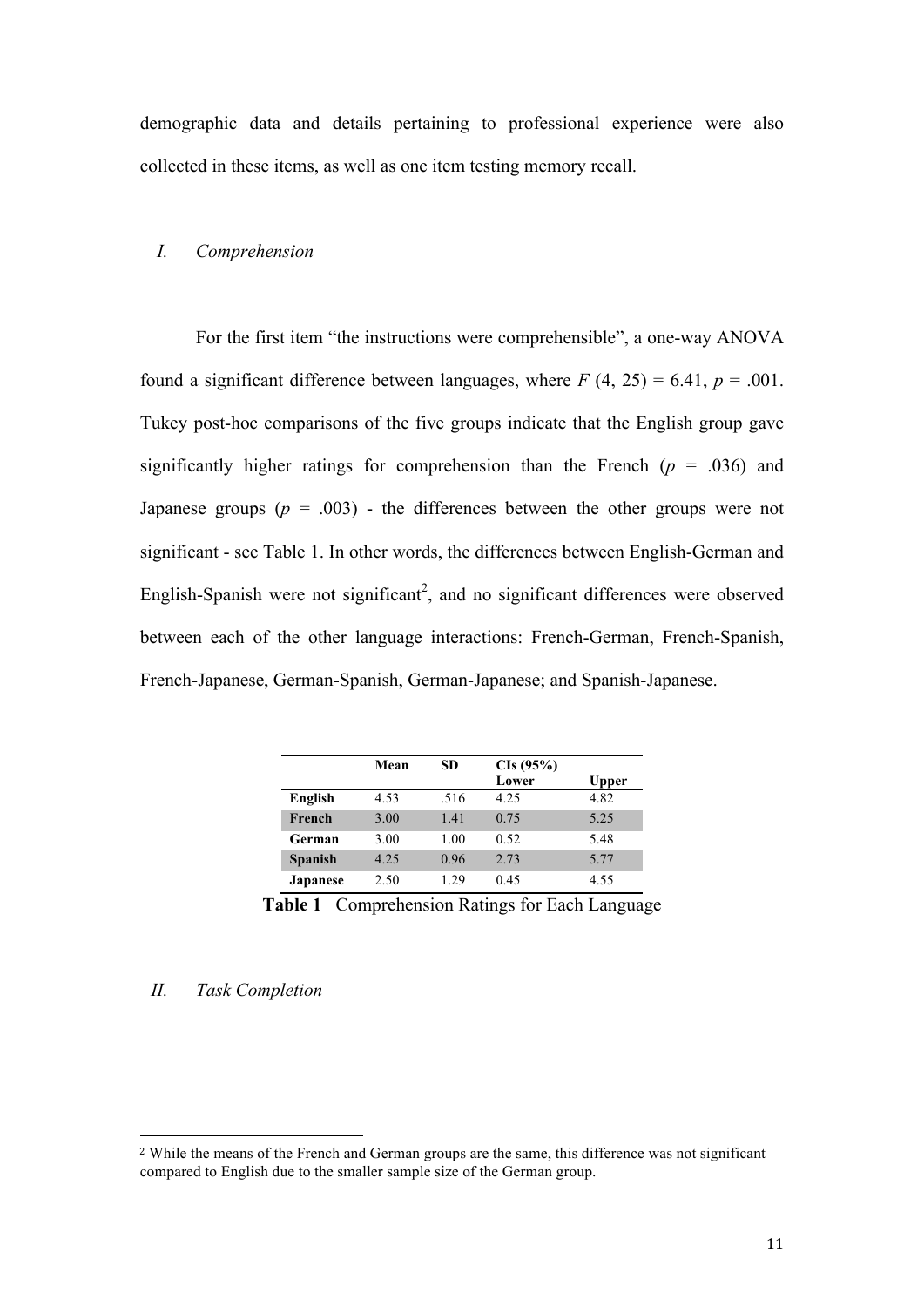For the second questionnaire item "I could complete the task by following the instructions provided", a one-way ANOVA found a significant difference between languages, where  $F(4, 25) = 6.117$ ,  $p = .001$ . Tukey post-hoc comparisons of the five groups indicate that the English group gave significantly higher ratings for this measure than the Japanese group ( $p \leq .05$ ). The other groups did not differ significantly in their interactions with each other - see Table 2.

|                 | Mean | SD   | CIs (95%) |       |
|-----------------|------|------|-----------|-------|
|                 |      |      | Lower     | Upper |
| English         | 4.53 | 0.64 | 4.18      | 4.89  |
| French          | 3.75 | 0.50 | 2.95      | 4.55  |
| German          | 3.67 | 0.58 | 2.23      | 5.10  |
| <b>Spanish</b>  | 4.00 | 1.41 | 1.75      | 6.25  |
| <b>Japanese</b> | 2.50 | 0.58 | 1.58      | 3.42  |

**Table 2** Ratings for Instructions Allowing Task Completion for Each Language

#### *III. Satisfaction*

For the third item "I was satisfied with the instructions provided", a one-way ANOVA found a significant difference between languages, where  $F(4, 25) = 8.341$ , *p* < .001. Tukey post-hoc comparisons of the five groups indicate that the English group gave significantly higher ratings for satisfaction than the French ( $p < .05$ ), German ( $p$ )  $<$  0.05), and Japanese ( $p$   $<$  0.05) groups; the other groups did not differ significantly in their interactions with each other – see Table 3.

|                | Mean | SD   | CIs (95%) |       |
|----------------|------|------|-----------|-------|
|                |      |      | Lower     | Upper |
| English        | 4.13 | 0.74 | 3.72      | 4.54  |
| French         | 2.25 | 1.50 | $-0.14$   | 4.64  |
| German         | 1.33 | 0.58 | $-0.10$   | 2.77  |
| <b>Spanish</b> | 3.25 | 2.06 | $-0.30$   | 6.53  |
| Japanese       | 1.50 | 0.58 | 0.58      | 2.42  |

**Table 3** Satisfaction Ratings for Each Language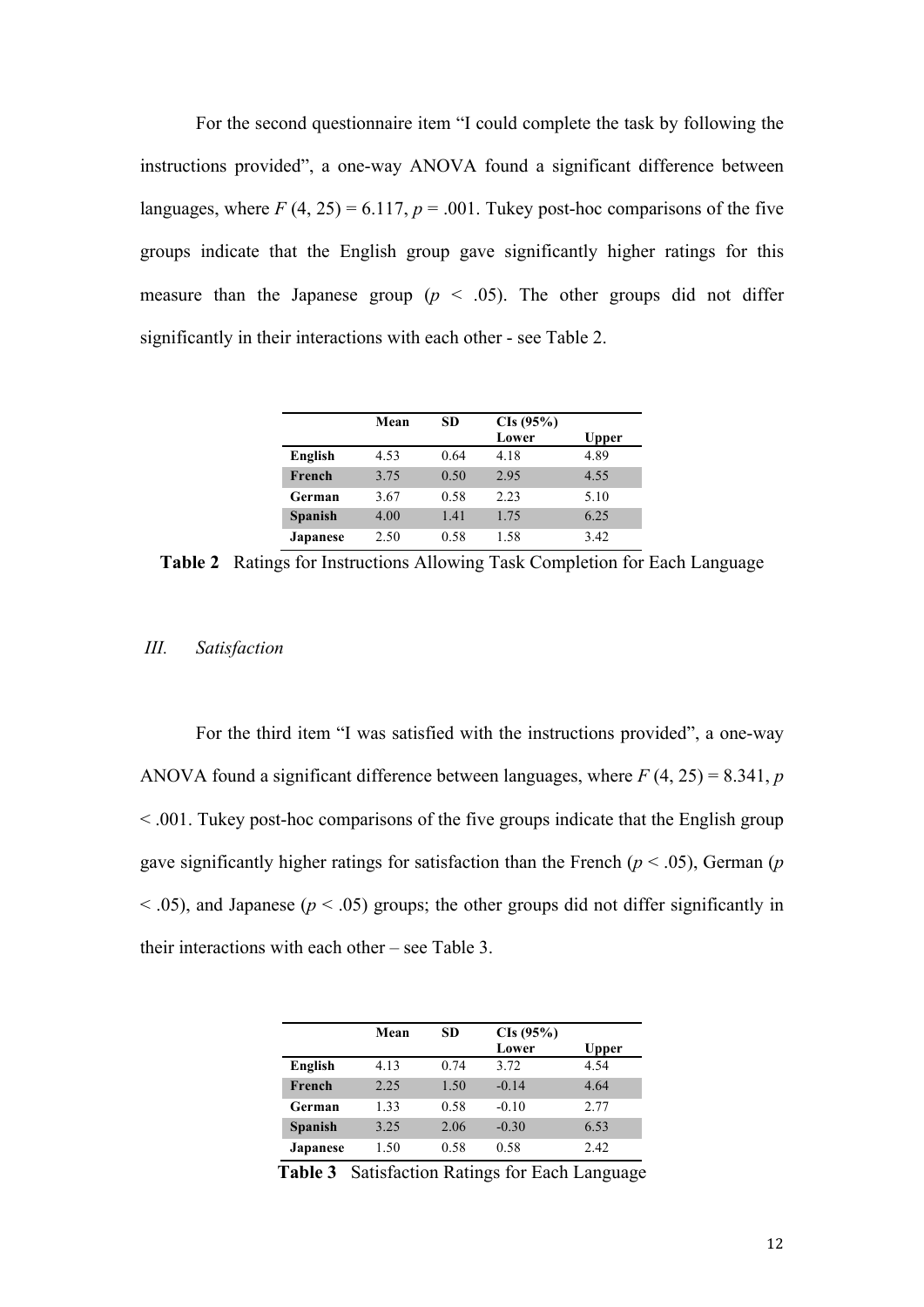# *IV. Potential Improvement*

For the fourth item "the instructions could be improved upon", a one-way ANOVA found no significant difference between languages at  $(p < .05)$ , i.e. participants indicated that each of the versions of the instructions, even including the source language English, could be improved upon. The English and Spanish versions were given the lowest of all ratings for potential improvement, but had an average score of approximately 3.5 on the 5-point scale – see Table 4. In other words, these two versions required the least amount of improvement, but the users' opinions were that the instructions could nevertheless be ameliorated.

|                 | Mean | SD   | CIs (95%) |       |
|-----------------|------|------|-----------|-------|
|                 |      |      | Lower     | Upper |
| English         | 3.40 | 1.40 | 2.62      | 4.18  |
| French          | 5.00 | 0.00 | 5.00      | 5.00  |
| German          | 5.00 | 0.00 | 5.00      | 5.00  |
| <b>Spanish</b>  | 3.50 | 1.73 | 0.74      | 6.26  |
| <b>Japanese</b> | 5.00 | 0.00 | 5.00      | 5.00  |

**Table 4** Ratings for Potential Improvement for Each Language

# *V. Future Reuse*

For the fifth item "I would be able to use the software again in the future without the instructions", a one-way ANOVA found no significant difference between languages at  $(p > .05)$  – see Table 5. This result indicates that participants in each group reported that they would not require the instructions for future use of the online storage service and suggests that, despite quality issues, the instructions were good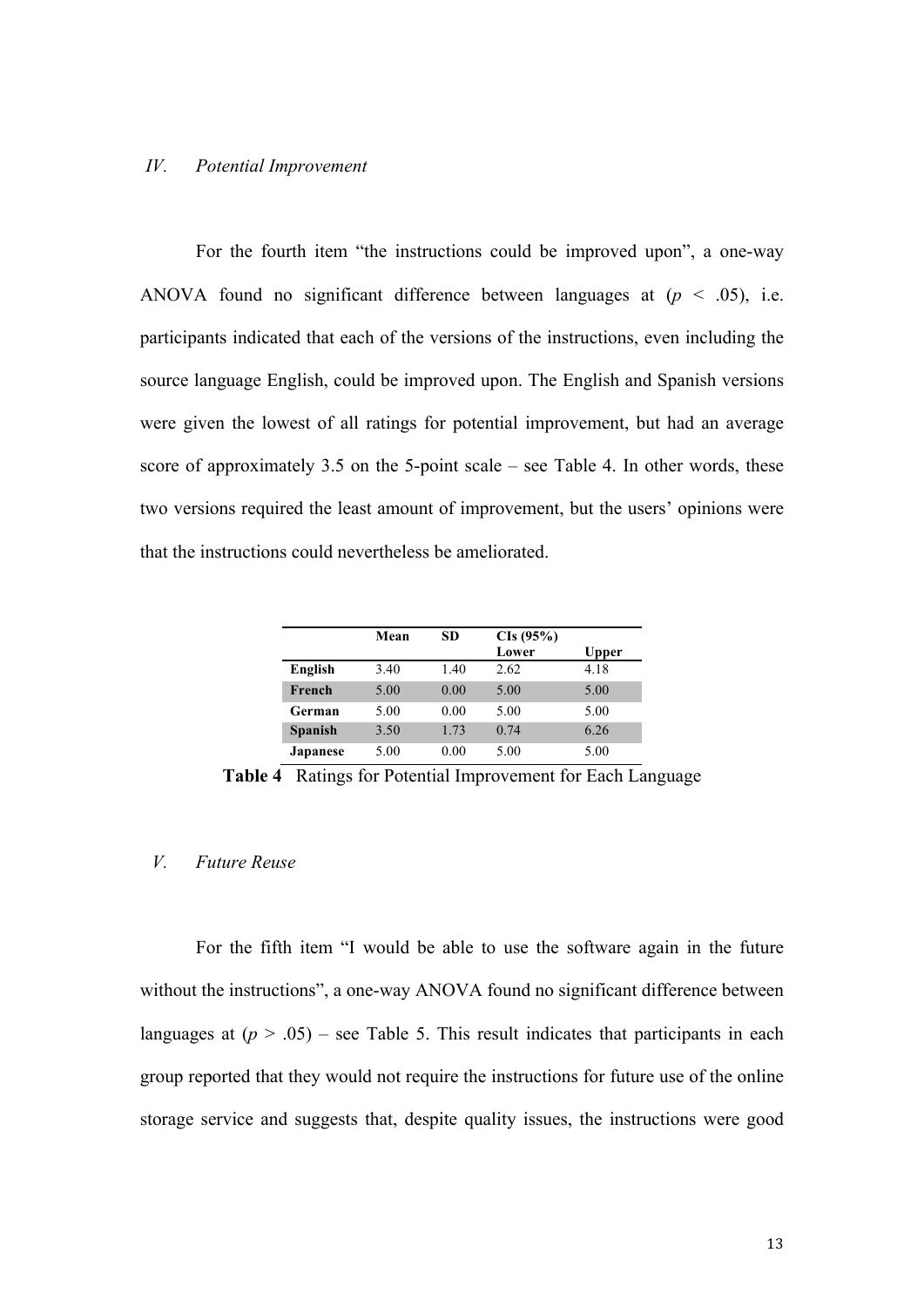enough to allow users to acquire knowledge of how to use the service, or it could even suggest that the instructions were superfluous to completing the tasks assigned.

|                 | Mean | SD   | CIs (95%) |       |
|-----------------|------|------|-----------|-------|
|                 |      |      | Lower     | Upper |
| English         | 4.20 | 1.01 | 3.64      | 4.76  |
| French          | 4.25 | 0.96 | 2.73      | 5.77  |
| German          | 3.33 | 0.58 | 1.90      | 4.77  |
| <b>Spanish</b>  | 4.00 | 0.82 | 2.70      | 5.30  |
| <b>Japanese</b> | 3.25 | 0.50 | 2.45      | 4.05  |

**Table 5** Ratings for Reuse without Instructions for Each Language

# *VI. Recommendation*

For the sixth item "I would recommend the software to a friend/colleague", a one-way ANOVA found a significant difference between languages, where *F* (4, 25)  $= 6.195$ ,  $p = .001$ . Tukey post-hoc comparisons of the five groups indicate that the English group gave significantly higher ratings for recommendation than the German  $(p < .05)$  and Japanese  $(p < .05)$  groups. The other groups did not differ significantly from each other in their interactions - see Table 6.

|                 | Mean | SD    | CIs (95%) |       |
|-----------------|------|-------|-----------|-------|
|                 |      |       | Lower     | Upper |
| English         | 4.40 | 0.63  | 4.05      | 4.75  |
| French          | 3.50 | 1.29  | 1.45      | 5.55  |
| German          | 2.33 | 0.58  | 0.90      | 3.77  |
| <b>Spanish</b>  | 3.75 | 0.96  | 2.23      | 5.27  |
| <b>Japanese</b> | 2.50 | 1 2.9 | 0.45      | 4.55  |

**Table 6** Ratings for Recommendation for Each Language

# *VII. Recall*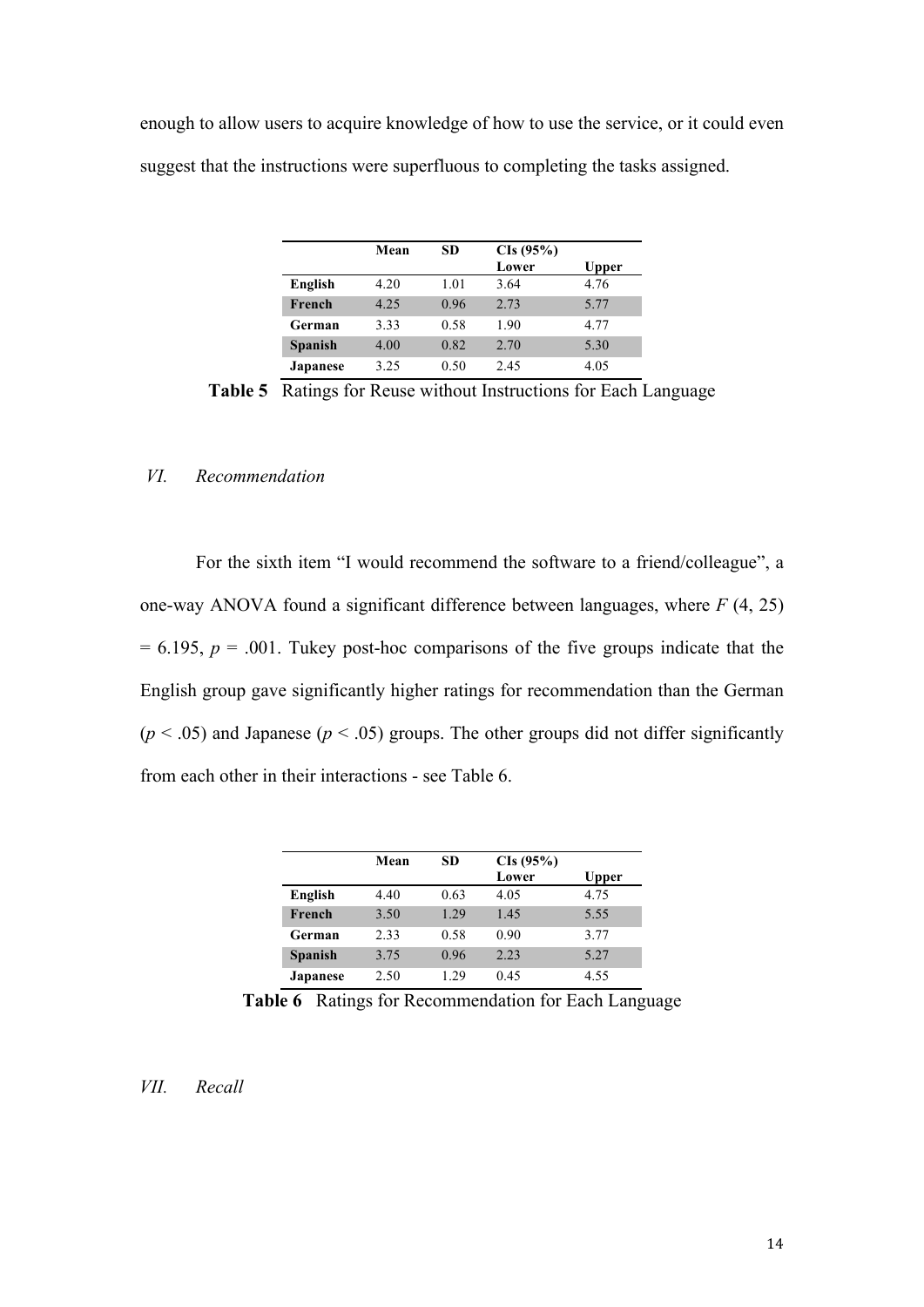Finally, for the recall test item where participants were asked how much file space was being used in the tool (information they should have read in their instructions), a one-way ANOVA found a significant difference between languages, where  $F(4, 25) = 7.147$ ,  $p = .001$ . For this measure, participants scored a 1 for a correct answer, and a 0 for an incorrect or incomplete answer. Tukey post-hoc comparisons of the five groups indicate that the English group were significantly more successful for recall than the German ( $p < .05$ ) and Japanese ( $p < .05$ ) groups – see Table 7. The other groups did not differ significantly from each other in their interactions. This indicates that for cued recall (where participants were not forewarned about explicit recall testing) the English version was more likely to result in retention, despite participants in all groups having to view the dialog box stating how much file space was being used in order to log out of the service. A plausible explanation is that the better quality of the English version allowed participants to spend more of their task time in the task window where they may have noticed more about the online service's environment – we return to this is in Section 3.8.

|                 | Mean | SD           | CIs (95%)<br>Lower | Upper |
|-----------------|------|--------------|--------------------|-------|
| English         | 0.87 | 0.35         | 0.67               | 1.06  |
| French          | 0.50 | 0.58         | $-.042$            | 1.42  |
| German          |      | 0            |                    | 0     |
| <b>Spanish</b>  | 0.25 | 0.50         | $-0.55$            | 1.05  |
| <b>Japanese</b> |      | $\mathbf{0}$ |                    |       |

**Table 7** Recall Test Scores for Each Language

# **3.3 Correlational Analysis**

A correlational analysis (see Table 8) showed a strong positive correlation between all but two of the interactions, namely: reuse and potential improvement, and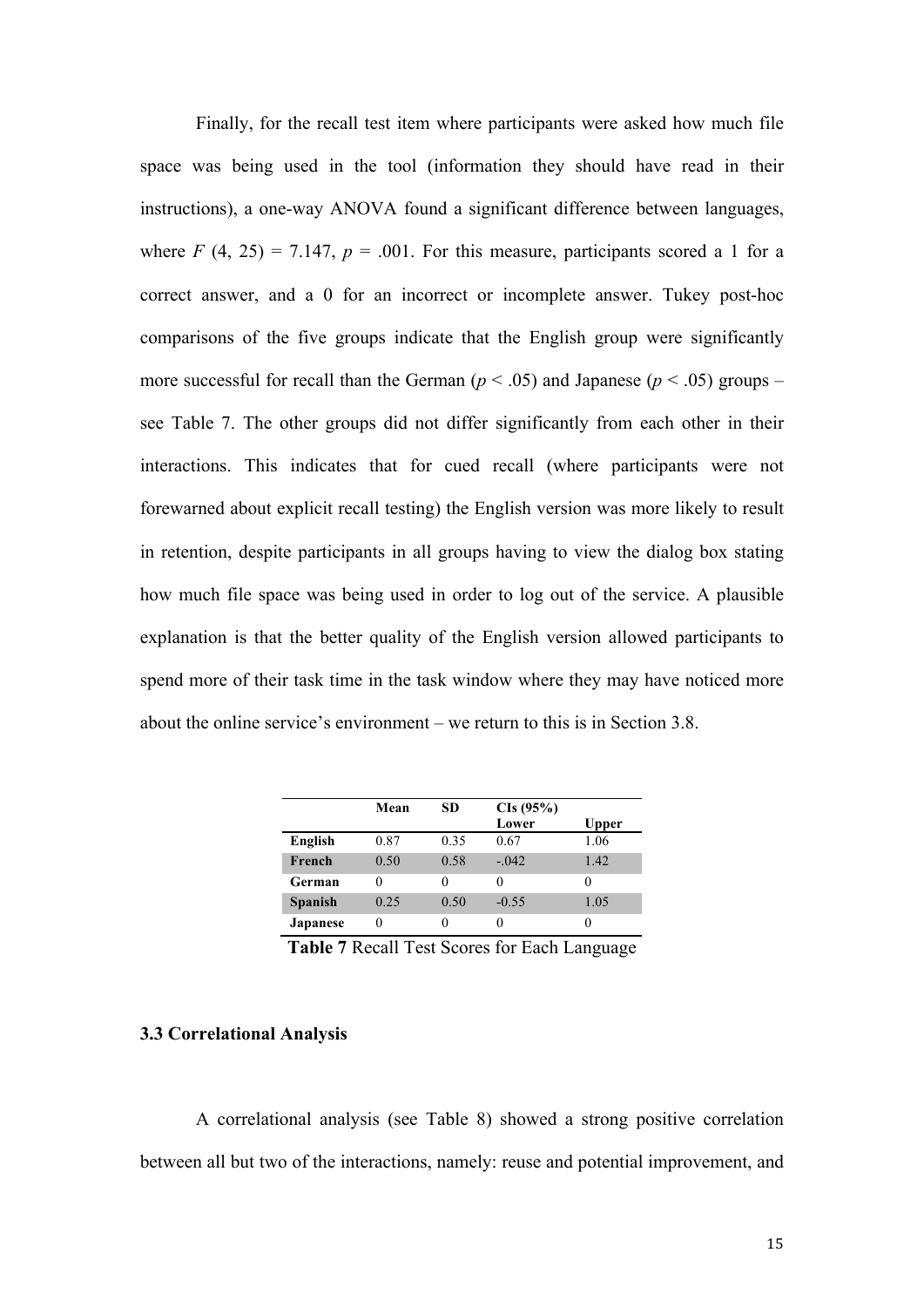recall and potential improvement. While these were both moderate correlations, neither was significant. The results for the other interactions demonstrate the construct validity of the measures; for example, ratings for comprehension were a strong positive correlate of satisfaction and strong negative correlate of ratings for potential improvements.

|                       | Comp.               | Complete<br><b>Tasks</b> | Sat.                     | <b>Could Be</b><br>Improved | Reuse                    | Rec.      | Recall      |
|-----------------------|---------------------|--------------------------|--------------------------|-----------------------------|--------------------------|-----------|-------------|
| Comprehensible        |                     | $.744$ <sup>**</sup>     | $.842$ **                | $-.702$ <sup>**</sup>       | $.436^{^{\circ}}$        | $.611***$ | $.481$ **   |
| <b>Complete Tasks</b> | $.744$ **           |                          | $.791$ **                | $-.648$ **                  | $.595***$                | $.706***$ | $.456*$     |
| <b>Satisfaction</b>   | $.842$ **           | $.791***$                | $\overline{\phantom{a}}$ | $-0.814$ **                 | $.570***$                | $.757***$ | $.457*$     |
| <b>Could Be</b>       | $-.702**$           | $-.648$ **               | $-.814***$               |                             | $-.355$                  | $-.627**$ | $-0.339$    |
| Improved              |                     |                          |                          |                             |                          |           |             |
| Reuse                 | $.436$ <sup>*</sup> | $.595***$                | $.570^{**}$              | $-.355$                     | $\overline{\phantom{0}}$ | $.573***$ | $.569^{**}$ |
| Recommend             | $.611$ **           | $.706***$                | $.757***$                | $-.627$ **                  | $.573***$                |           | $.545***$   |
| Recall                | $.481***$           | $.456*$                  | $.457*$                  | $-.339$                     | $.569^{**}$              | $.545***$ |             |

**Table 8** Correlation Coefficients for Questionnaire Variables (*ρ*) 3

Overall, the results indicate that the English group rated the instructions consistently higher than each of the other groups across the measures on the post-task questionnaire. Significant differences were found for: comprehension ratings of the instructions, the value of the instructions for task completion, satisfaction with the instructions, likelihood to recommend the software/file storage service to others, and recall. Among the significant differences, Japanese was shown to perform worst of all (5 instances of significantly lower score), followed by German (3 instances), and French (2 instances). No significant differences were observed for the measures of reuse of the tool without the instructions, or for the need to improve the instructions. In other words, participants felt that the instructions would not be required for future

 

<sup>&</sup>lt;sup>3</sup> \* Correlation is significant at the .01 level (2-tailed); \*\* correlation is significant at the .05 level (2tailed).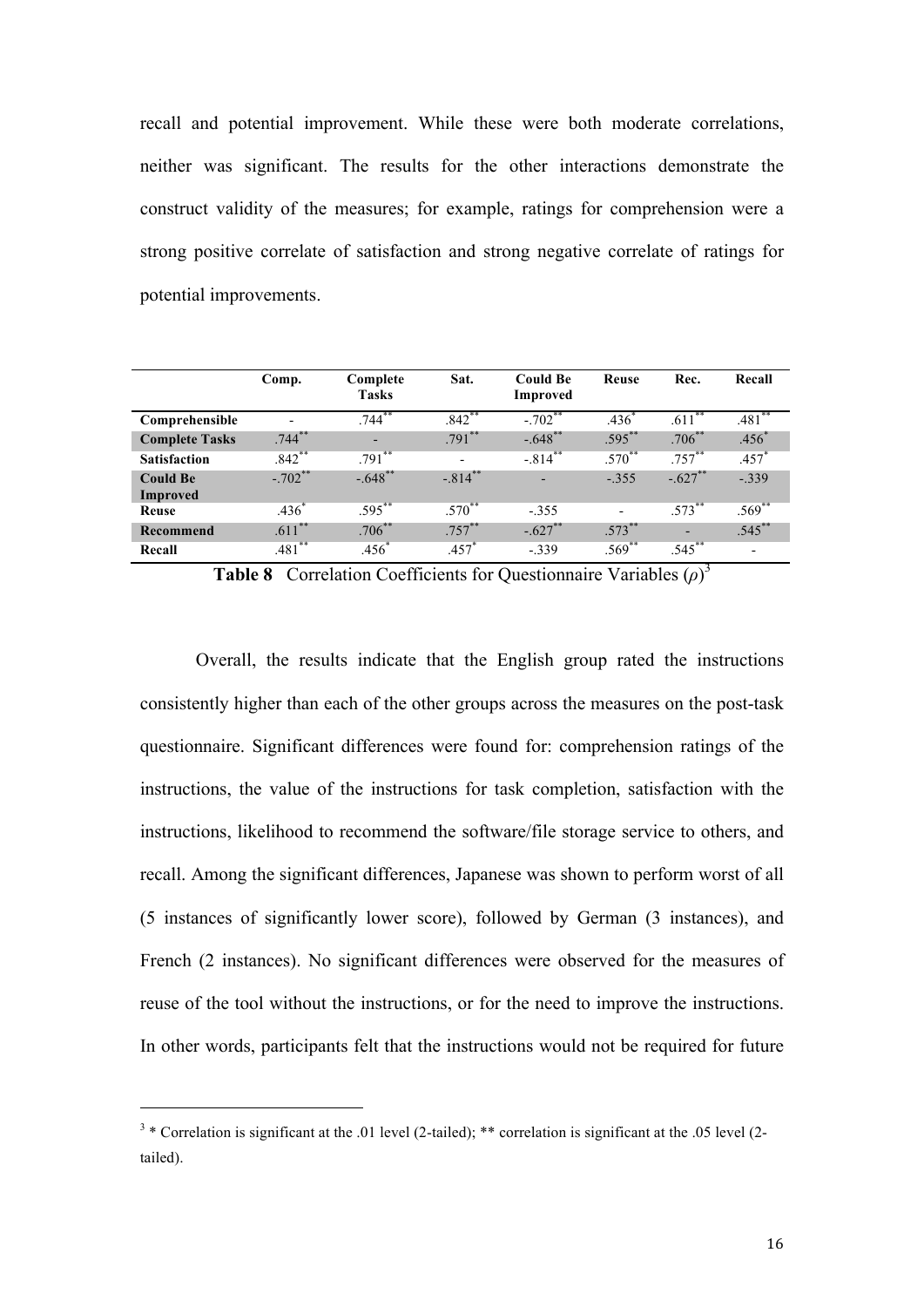use of the tool, perhaps due to the simplicity of the introductory tasks, rather than due the quality of the instructions. Finally, while there are no significant differences between English and Spanish for any of the above measures, Spanish has lower scores for all variables.

#### **Section B: Eye-Tracking Variables**

#### **3.4 Section Overview**

This section examines the results from the eye-tracking variables for English and each of the target languages for the entire experiment exclusive of the post-task questionnaire which was administered as a hard copy. We first examine total task time, and then move to total fixation count and average fixation duration. Fixations are defined as "eye movements which stabilize the retina over a stationary object of interest" (Duchowski 2003, p. 43) and occur when the eye focuses on a particular item, e.g. a word on the screen. Longer task times, higher fixation counts and their average durations have been shown to be reliable indicators of cognitive effort across a variety of tasks (cf. Rayner, 1998; Schultheis and Jameson, 2004; Iqbal *et al*., 2005; Stanford Poynter Project).

Following this, the aspect of attentional switching between the instructions window (where the instructions were presented) and the task window (where the participants interact with the online file storage service) is discussed with a presentation of the number of attentional shifts between these windows. Attention refers to the ability of the working memory to hold into focus one task or object in particular to the exclusion or filtering out of other stimuli due to its limited processing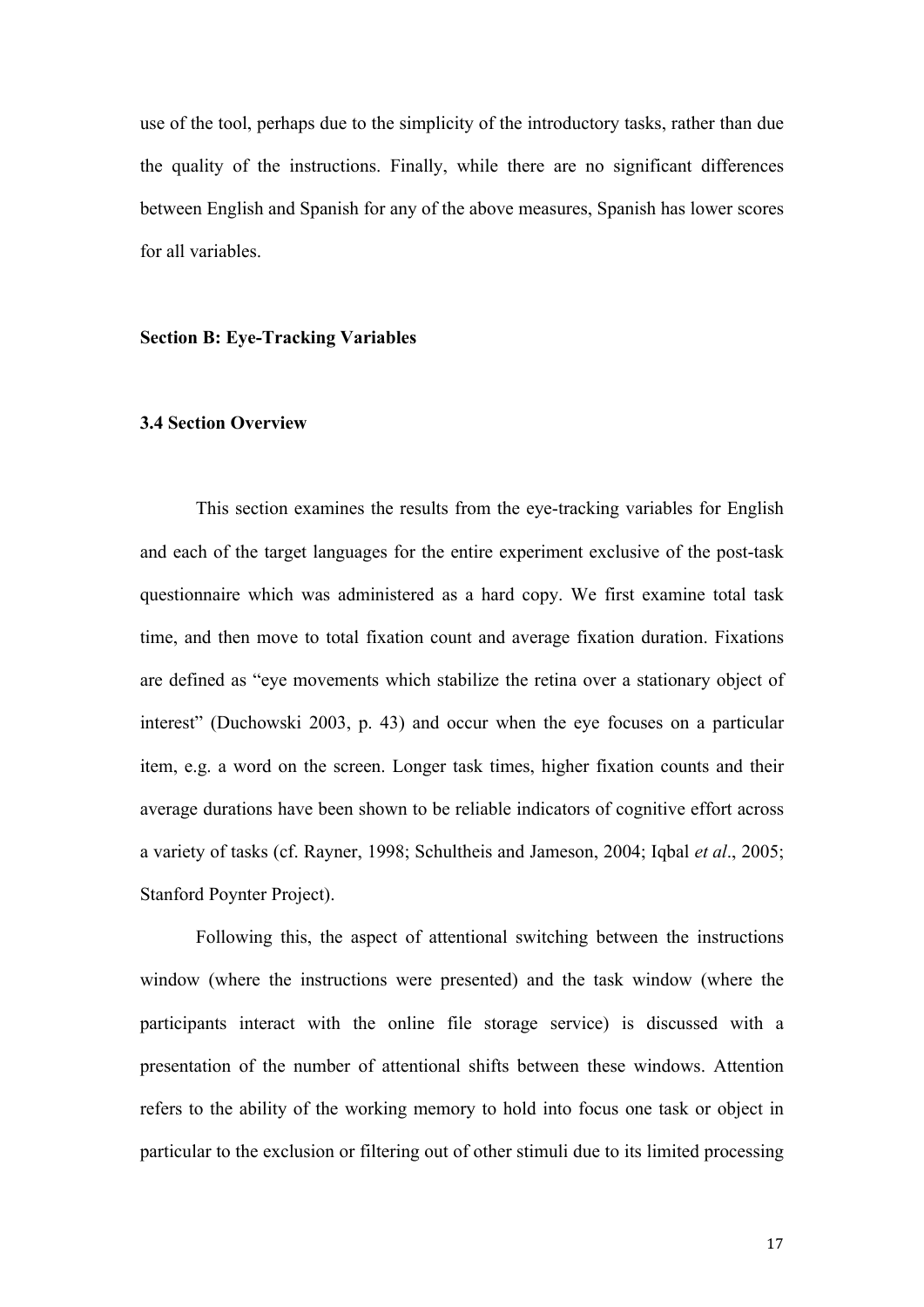resources (Baddeley, 2007). While attention can be divided between tasks (ibid.), the switching of attention from one task to another incurs a cost in terms of cognitive resources, and has been found to result in increased processing times (Baddeley, 2007; Hvelplund, 2011) and increased fixations (Jakobsen and Jensen, 2008).

# **3.5 Total Task Time**

Task time is recorded in milliseconds but reported here in seconds. It denotes the time from the activation of the eye-tracking recording to the completion of the tasks, where the participants signalled to the researcher that they had completed their tasks. A one-way ANOVA found a significant difference between languages, where *F*  $(4, 24) = 2.814$ ,  $p = .048$ . Tukey post-hoc comparisons of the five groups indicate that the English group had significantly shorter task times overall than Japanese ( $p < .05$ ). The other groups did not differ significantly from each other in their interactions - see Table 9.

|                 | Mean  | SD    | CIs (95%) |        |
|-----------------|-------|-------|-----------|--------|
|                 |       |       | Lower     | Upper  |
| English         | 371.9 | 183.6 | 265.8     | 477.9  |
| French          | 563.5 | 471.9 | $-187.4$  | 1314.5 |
| German          | 883.9 | 448.2 | $-279.5$  | 1947.3 |
| <b>Spanish</b>  | 489.2 | 307.8 | $-0.7$    | 979.0  |
| <b>Japanese</b> | 878.0 | 4473  | 166.2     | 1589.8 |

**Table 9** Task Times (in seconds) for Each Language

# **3.6 Fixation Count**

With regard to the total number of fixations, a one-way ANOVA found a significant difference between languages, where F  $(4, 24) = 3.293$ ,  $p = .028$ . Tukey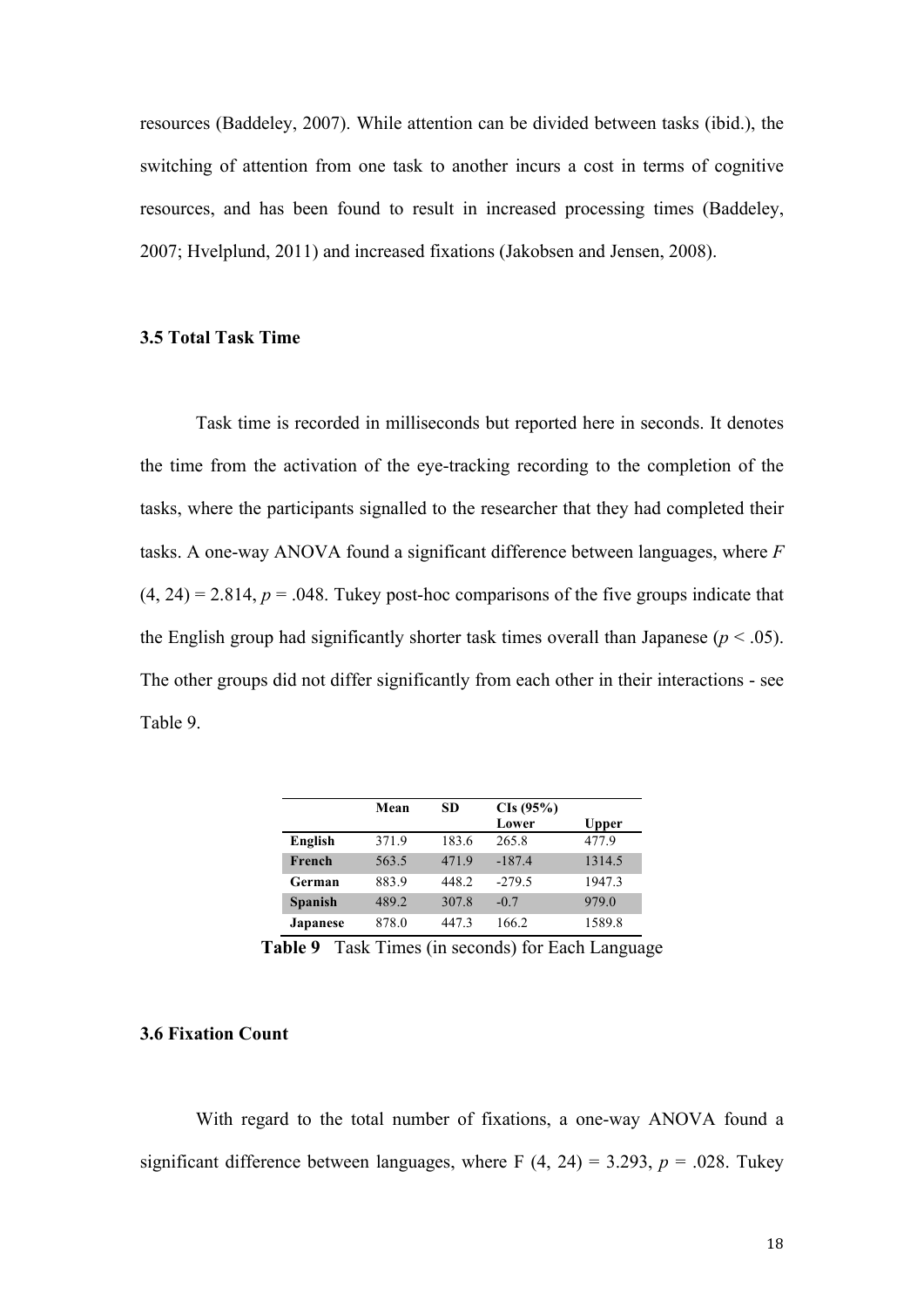post-hoc comparisons of the five groups indicate that the English group had significantly fewer fixations than the Japanese group ( $p < .05$ ). The other groups did not differ significantly from each other in their interactions - see Table 10.

|                  | Mean         | SD     | CIs (95%)                                        |        |
|------------------|--------------|--------|--------------------------------------------------|--------|
|                  |              |        | Lower                                            | Upper  |
| English          | 646.3        | 367.6  | 434.1                                            | 858.5  |
| French           | 752.0        | 195.9  | 400.2                                            | 1063.9 |
| German           | 1040.0       | 231.5  | 464.9                                            | 1615.1 |
| <b>Spanish</b>   | 1225.5       | 783.0  | $-20.5$                                          | 2471.5 |
| <b>Japanese</b>  | 1467.9       | 633.4  | 459.2                                            | 2474.8 |
| -- - -<br>$\sim$ | ∽-<br>$\sim$ | $\sim$ | $\sim$ $\sim$<br>$\overline{\phantom{0}}$<br>. . |        |

**Table 10** Fixation Count for Each Language

# **3.7 Average Fixation Duration**

A one-way ANOVA found a significant difference between languages, where  $F(4, 24) = 2.695$ ,  $p = .05$ . Tukey post-hoc comparisons of the five groups indicate that the English group had shorter average fixation durations than the Japanese group  $(p < .05)$ . The other groups did not differ significantly from each other - see Table 11.

|                 | Mean  | SD    | CIs (95%)<br>Lower | <b>Upper</b> |
|-----------------|-------|-------|--------------------|--------------|
| English         | 152.6 | 98.9  | 95.5               | 209.7        |
| French          | 187.7 | 94 8  | 36.8               | 338.7        |
| German          | 316.2 | 143.2 | $-39.6$            | 672.1        |
| <b>Spanish</b>  | 214.1 | 66.2  | 49.7               | 378.4        |
| <b>Japanese</b> | 333.5 | 183.3 | 419                | 625.1        |

**Table 11** Mean Fixation Duration (in milliseconds) for Each Language

# **3.8 Attentional Shifts**

In our investigation of participants' attention during the experiment, we first examine the foci participants had on the instructions window (where the instructions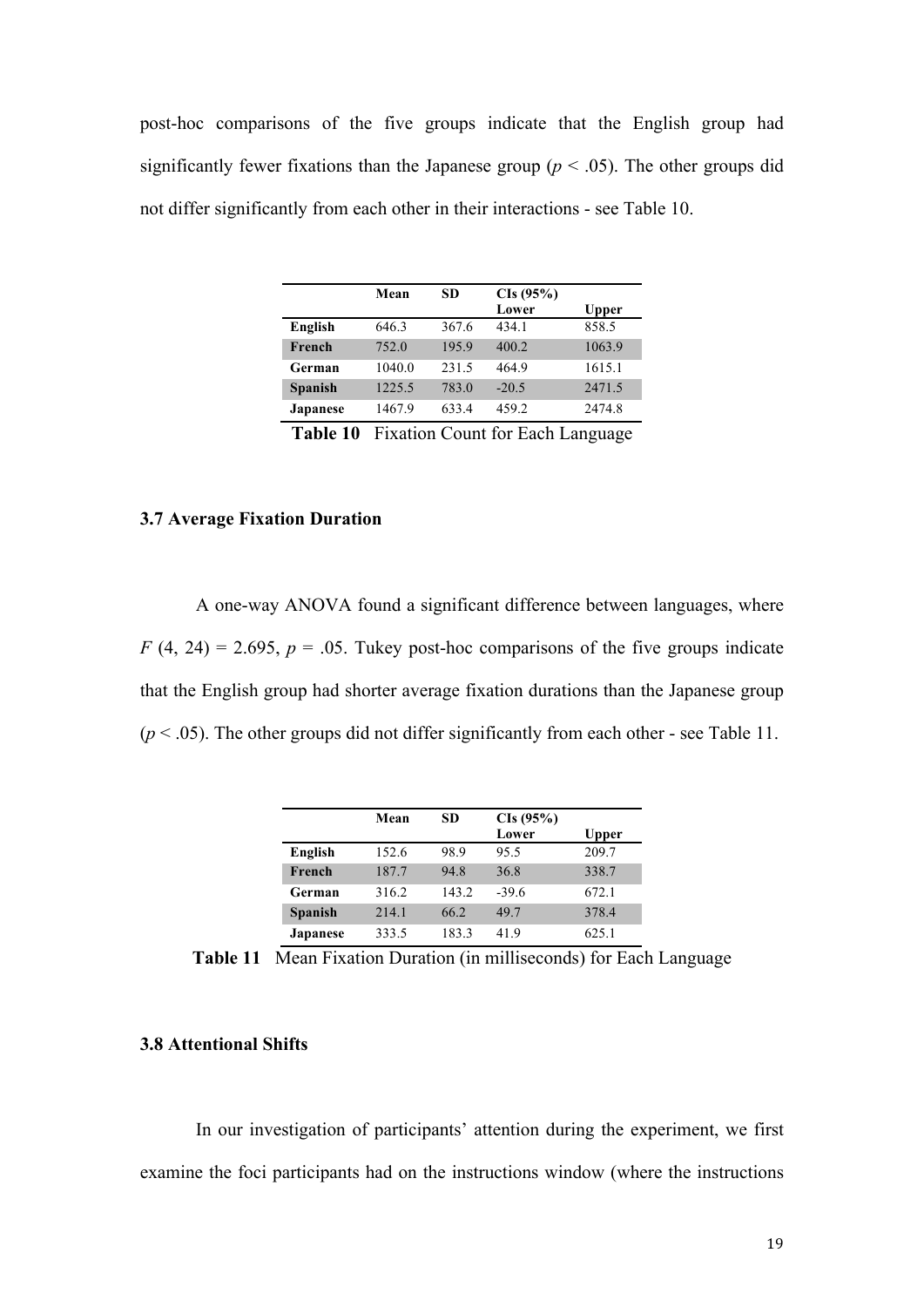were displayed) and the task window (where the online file storage service could be used). This was carried out by means of isolating AOIs around these windows and capturing the number and durations of fixations for each window. Following on from this, we count the number of shifts, i.e. where a fixation lies in one AOI and the next fixation occurs in the other AOI, indicating an expenditure of cognitive effort in the form of processing times.

For the amount of time spent in each window, a one-way ANOVA found no significant difference between languages, where  $F(4, 25) = 1.793$ ,  $p = .162$ . While the English group (see Table 12) spent a greater percentage of their time on the task window than the other languages, Japanese participants spent the greater amount of their time on the instructions window - an indication of a greater need to attend to the instructions located in this part of the screen.

|                 | Mean | SD   | CIs (95%)<br>Lower | Upper |
|-----------------|------|------|--------------------|-------|
| English         | 45.4 | 74   | 41.3               | 49.6  |
| French          | 50.3 | 13.2 | 29.3               | 71.3  |
| German          | 51.2 | 14.6 | 14.9               | 87.5  |
| <b>Spanish</b>  | 52.9 | 13.2 | 31.9               | 73.8  |
| <b>Japanese</b> | 59.1 | 57   | 49 9               | 68.2  |

**Table 12** Percentage of Time Spent in Instructions Window

With regard to the shifting of attention, a one-way ANOVA found a significant difference between languages, where F  $(4, 25) = 4.497$ ,  $p = .007$ . Tukey post-hoc comparisons of the five groups indicate that the English group had significantly fewer shifts of attention between windows than the Japanese group ( $p <$ .05), while the other groups did not differ significantly from each other - see Table 13.

> **Mean SD CIs (95%) Lower Upper**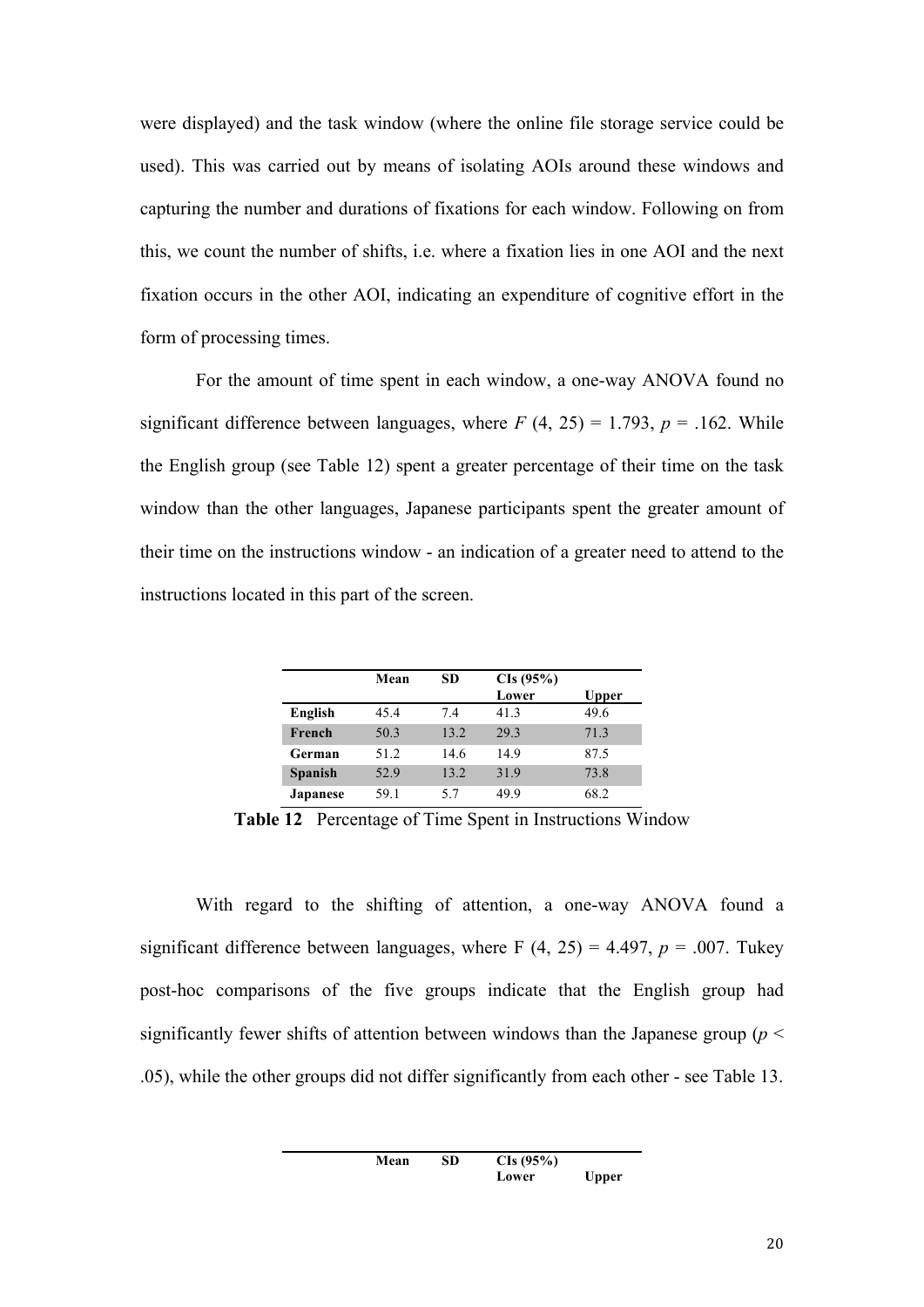| English        | 54.0 | 10.3 | 483  | 59.7 |
|----------------|------|------|------|------|
| French         | 62.3 | 6.7  | 51.7 | 72.8 |
| German         | 61.0 | 3.6  | 52.0 | 69.9 |
| <b>Spanish</b> | 58.0 | 4.2  | 513  | 64.8 |
| Japanese       | 73.8 | 64   | 63.6 | 83.9 |

**Table 13** Number of Attentional Shifts between Windows

#### **3.10 Correlational Analysis**

A correlational analysis (see Table 14) showed a series of strong positive correlations for all eye-tracking variables.

|                                  | Task<br>Time             | <b>Fixation Count</b> | <b>Average Fixation</b><br><b>Duration</b> | <b>Attentional</b><br><b>Shifts</b> |
|----------------------------------|--------------------------|-----------------------|--------------------------------------------|-------------------------------------|
| <b>Task Time</b>                 | $\overline{\phantom{a}}$ | $.677***$             | $.687**$                                   | $.573***$                           |
| <b>Fixation Count</b>            | $.677***$                | -                     | $.824***$                                  | $.504**$                            |
| <b>Average Fixation Duration</b> | $.697**$                 | $.824$ **             |                                            | $.463***$                           |
| <b>Attentional Shifts</b>        | $573***$                 | $.504***$             |                                            |                                     |

**Table 14** Correlation Coefficients for Eye-Tracking Variables (*r*)

Overall, the results from the eye-tracking measures show that task time was shorter for English (significantly so when compared to the Japanese group). The total fixation count and average durations were also lower for the English-speaking users (significantly against the Japanese group for both measures). With regard to the percentage of time the users spent between the two windows, no significant difference was found. However, the Japanese group spent more of their time on the instructions window (59%) while the English group spent a greater percentage of their time using the file storage service in the task window (45%) when compared with the other groups. In terms of switching attention between the windows, the English group did so much less frequently than the other groups (significant against Japanese). Once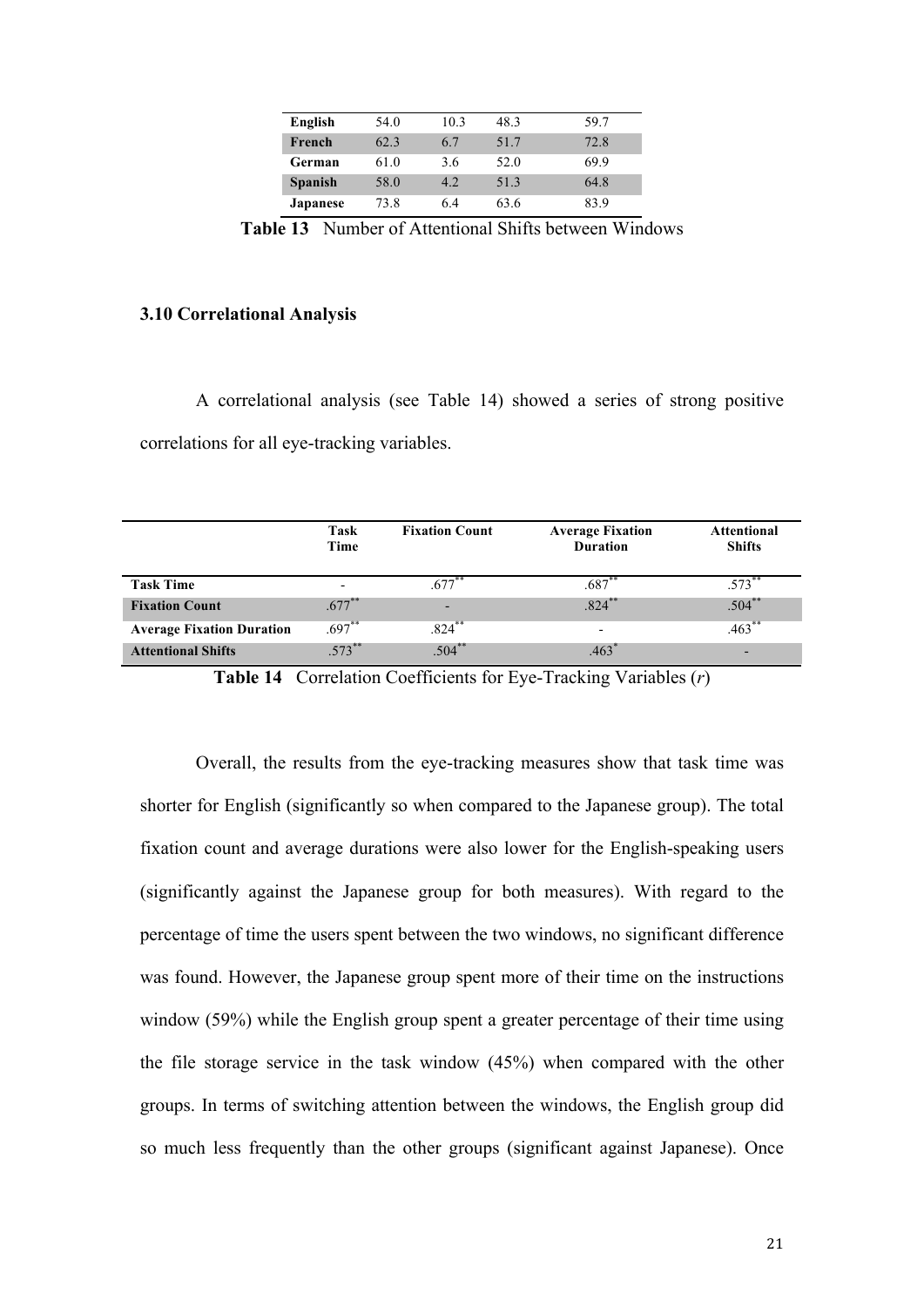again we see a trend towards the English group performing better than the others, closely followed by Spanish, and with Japanese consistently lower in terms of usability variables resulting in longer task times, more fixating, and rereading.

#### **Section C: Usability Variables**

This section presents the variables used to measure usability. As described previously in Section 1, by using the ISO/TR 16982 ISO definition for usability, we examine: satisfaction; goal completion); total task time; and efficiency.

# **3.11 User Satisfaction**

As described in Section A of the results, a significant difference was found between languages [F  $(4, 25) = 8.341$ ,  $p < .001$ ], where English was rated to be more satisfactory than the other language versions, significantly so for French, German, and Japanese, as seen in Table 3.

#### **3.12 Goal Completion**

Overall, the scores on goal completion for each language were quite high, i.e. participants were largely successful across all language conditions, especially for English and Spanish. Out of the maximum possible score of 30 for the experiment (where each task was assigned one or zero points based on its completion or lack thereof), a one-way ANOVA found a significant difference between languages, where  $F(4, 25) = 5.822$ ,  $p = 0.02$ . Tukey post-hoc comparisons of the five groups indicate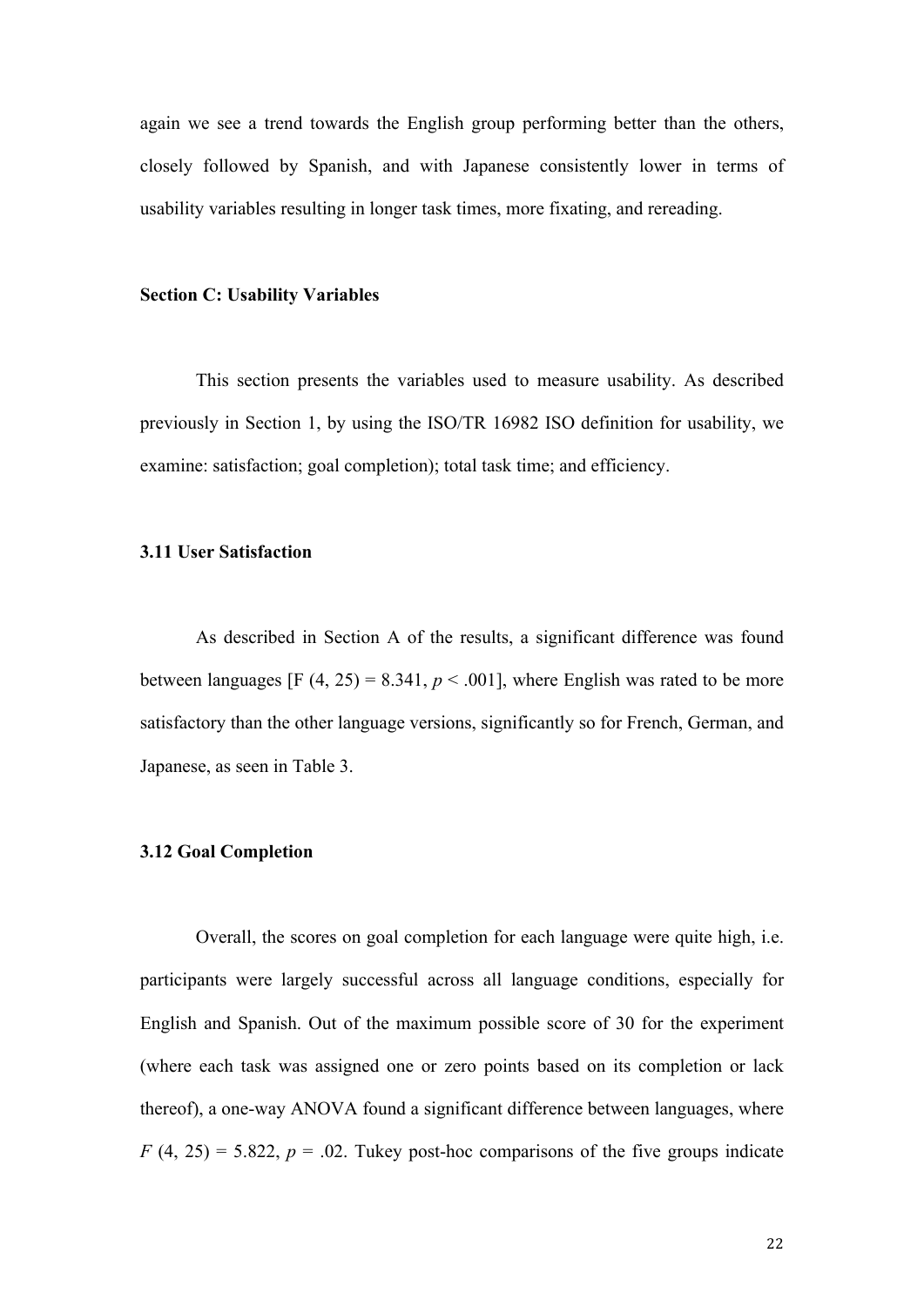that the English and Spanish groups were significantly more successful at completing goals than the Japanese group ( $p < .001$ ). However, the other groups did not differ significantly - see Table 15.

|                | Mean | SD  | CIs (95%) |       |
|----------------|------|-----|-----------|-------|
|                |      |     | Lower     | Upper |
| English        | 30.0 |     | 30.0      | 30.0  |
| French         | 28.0 | 1.6 | 25.4      | 30.6  |
| German         | 27.3 | 4.6 | 15.9      | 38.9  |
| <b>Spanish</b> | 30.0 |     | 30.0      | 30.0  |
| Japanese       | 25.5 | 34  | 20.0      | 30.9  |

**Table 15** Scores for Goal Completion for Each Language (Max. = 30)

# **3.13 Total Task Time**

As described in Section B, a one-way ANOVA found a significant difference between languages, where  $F(4, 24) = 2.814$ ,  $p = .048$ . Tukey post-hoc comparisons of the five groups indicate that the English group had significantly longer task times than the Japanese ( $p < .05$ ) group, while other groups did not differ significantly from each other – as seen in Table 9.

#### **3.14 Efficiency**

As described in Section 1, efficiency is calculated by the number of successful tasks completed against the total number of tasks in the experiment, then expressing this result as a divisor of the respective total task time. A one-way ANOVA found a significant difference between languages, where  $F(4, 25) = 4.87$ ,  $p = .005$ . Tukey post-hoc comparisons of the five groups indicate that the English language group was significantly more efficient than the Japanese ( $p < .05$ ) and German groups ( $p < .05$ ),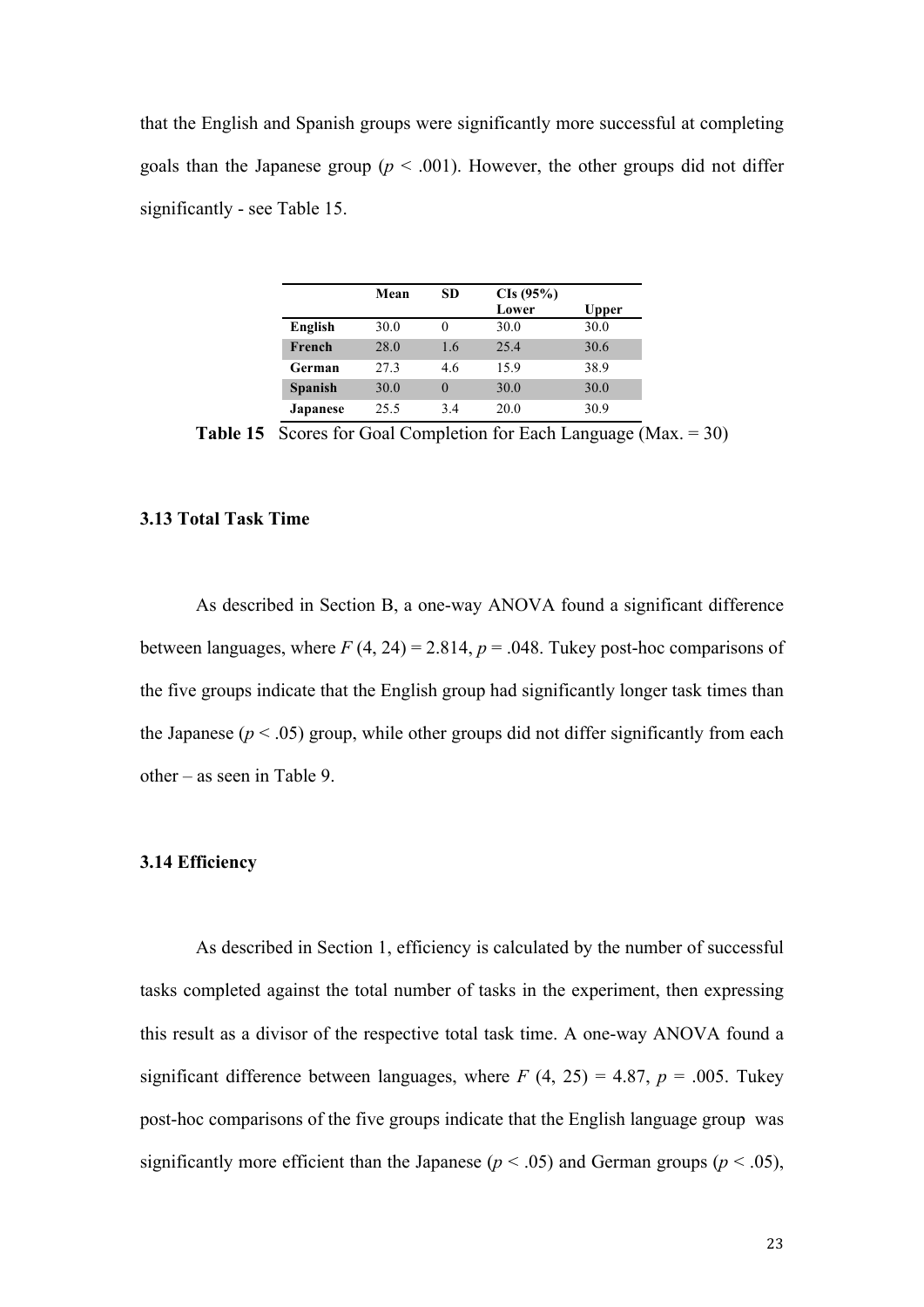while the other groups did not differ significantly - see Table 16. It should be noted that higher scores for the efficiency variable indicate greater efficiency.

|                 | Mean | SD   | CIs (95%) |              |
|-----------------|------|------|-----------|--------------|
|                 |      |      | Lower     | <b>Upper</b> |
| English         | 39.6 | 13.1 | 32.4      | 46.8         |
| French          | 21.3 | 11.4 | 3.0       | 39.5         |
| German          | 16.3 | 11.9 | $-13.3$   | 45.9         |
| <b>Spanish</b>  | 27.3 | 10.8 | 10.1      | 44.4         |
| <b>Japanese</b> | 17.8 | 10.4 | 11        | 34.4         |

**Table 16** Efficiency Scores for Each Language

# **3.15 Correlational Analysis**

A correlational analysis of the usability variables (see Table 17) showed strong positive correlations between all but one of the interactions: task time and goal completion. It stands to reason that user satisfaction correlates with efficiency in that participants were aware of their completion of tasks with relative ease and encountered few, if any, problems resulting in a satisfactory user experience. Once again, as efficacy is a derivative of task time, the strong relationship between these two variables is to be expected. Lastly, as goal completion was an arbitrary and constructed value (a continuous variable) for this experiment, i.e. 30 tasks that were completed in the majority of cases, it is unsurprising that it does not correlate as strongly, especially with task time (a discrete variable).

|                        | <b>Satisfaction</b>      | <b>Goal Completion</b>   | <b>Task Time</b>         | <b>Efficiency</b>        |
|------------------------|--------------------------|--------------------------|--------------------------|--------------------------|
| <b>Satisfaction</b>    | $\overline{\phantom{a}}$ | $.629***$                | $-548°$                  | $.522$ **                |
| <b>Goal Completion</b> | $.629***$                | $\overline{\phantom{0}}$ | $-.344$                  | $.479$ **                |
| <b>Task Time</b>       | $-.548$ **               | $-344$                   | $\overline{\phantom{0}}$ | $.744$ **                |
| <b>Efficiency</b>      | $522$ <sup>**</sup>      | $479**$                  | $.744***$                | $\overline{\phantom{0}}$ |

**Table 17** Correlation Coefficients for Usability Variables (*ρ*)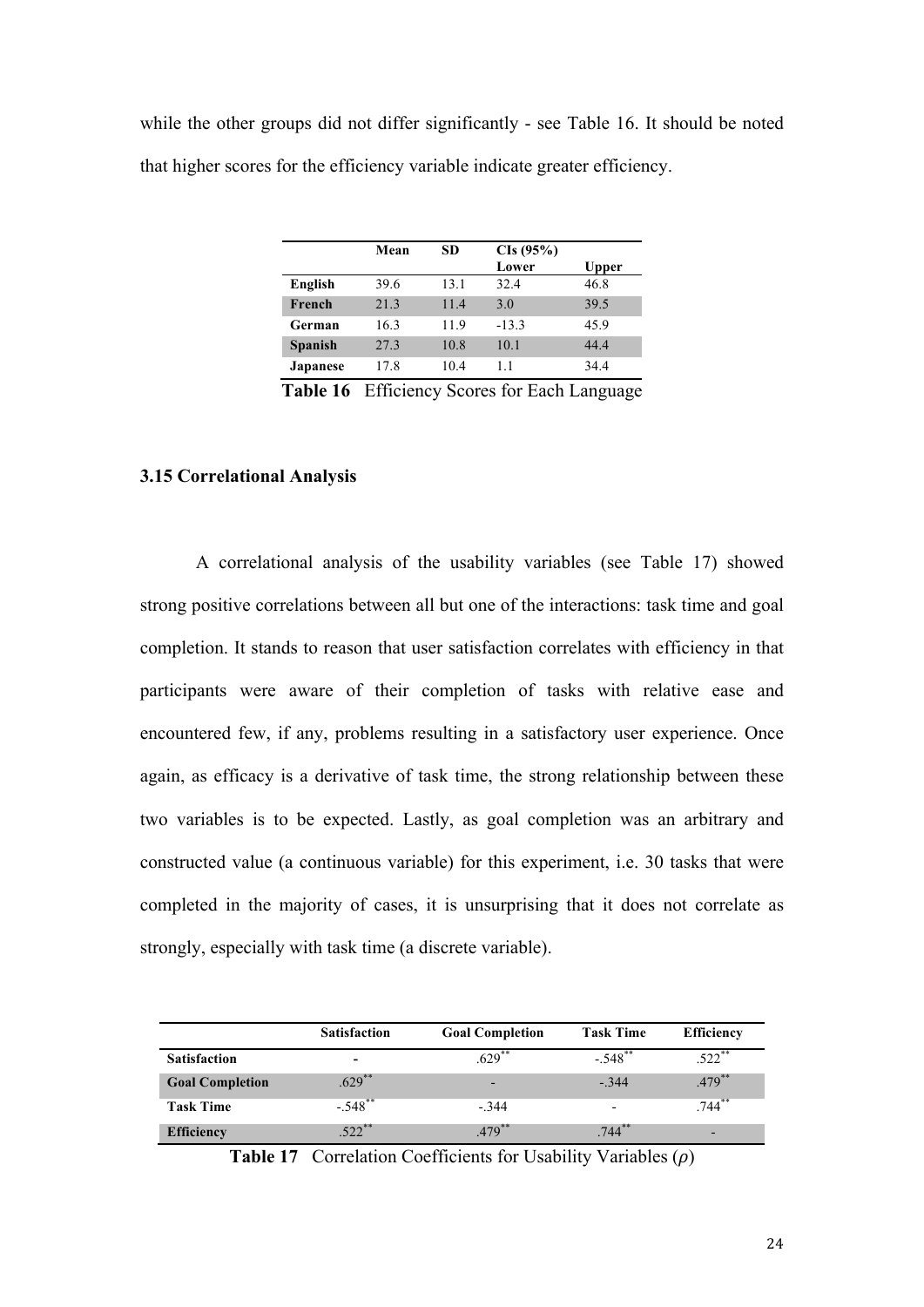Overall, from the results of the usability measures, we see that the English users were more satisfied than the other groups (significant against Japanese). For the completion of goals, the English and Spanish groups outperformed the other groups, significantly so when compared with Japanese. As reported above, task time was shorter for English and, for the measure of efficiency, the English users were significantly more efficient than both the Japanese and German users, closely followed by the Spanish users.

#### **4. Conclusions**

The aim of the current study was to ascertain the usability of raw machine translated text as translated by a freely available online MT system for end users of a popular online file storage service. Our stated research question was: are there significant differences in usability between the source language (SL) instructions (English) and machine translated target languages (TL) as measured via screen recording, eye tracking and a post-task questionnaire?

Firstly, from the results of the post-task questionnaire we can conclude that the English source had the highest ratings for comprehension, satisfaction, recommendation to others, and recall. While the instructions were reported to enable users to carry out the required tasks, all language versions of the instructions were reported to have room for potential improvement and were deemed unnecessary for using the file storage service again in the future.

Secondly, in terms of the results from the eye-tracking measures, we can conclude that processing the English instructions required less cognitive effort as

25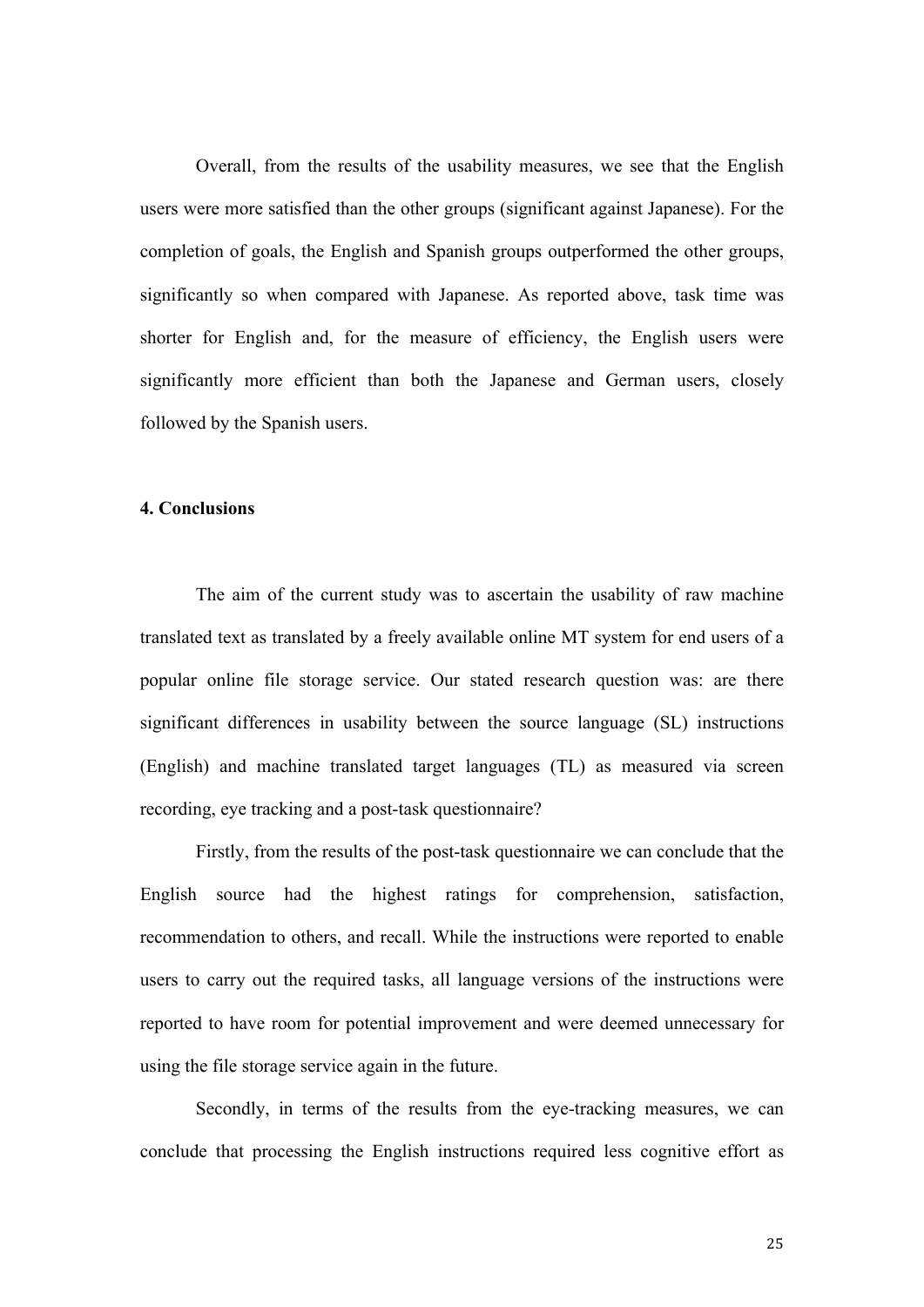measured by fixation count, duration and overall task time. Time spent between task and instructions windows on screen was largely uniform; however, shifts of attention between them were much less prevalent for the English group. Thirdly, in examining the results of the other usability measures we conclude that the English and Spanish instructions score significantly higher for goal completion than the Japanese group, and that the English group was more efficient than the others, significantly so compared with German and Japanese groups.

As evident from the series of results summarised here and presented in more detail in the previous sections, there is an overall consensus between the different measures employed in the study that raw MT output is less usable than the source language documentation written in English. For the most part, these measures correlate with each other and yield consistent results.

## *Discussion*

This study has sought to fill the gap in research on machine translation and usability. We conclude that the raw MT output used in this experiment has a reasonable level of usability and certainly gave our participants more than just a *gist* of the meaning. However, in almost all measures, the source language instructions score higher in our usability measurements than the machine translated target languages. The Spanish target language was notably higher scoring than the others, while Japanese was notably lower scoring. This is not a surprising result; researchers in machine translation are aware that certain language pairs are considered to be reasonably 'easy' to machine translate, while others are more 'difficult'.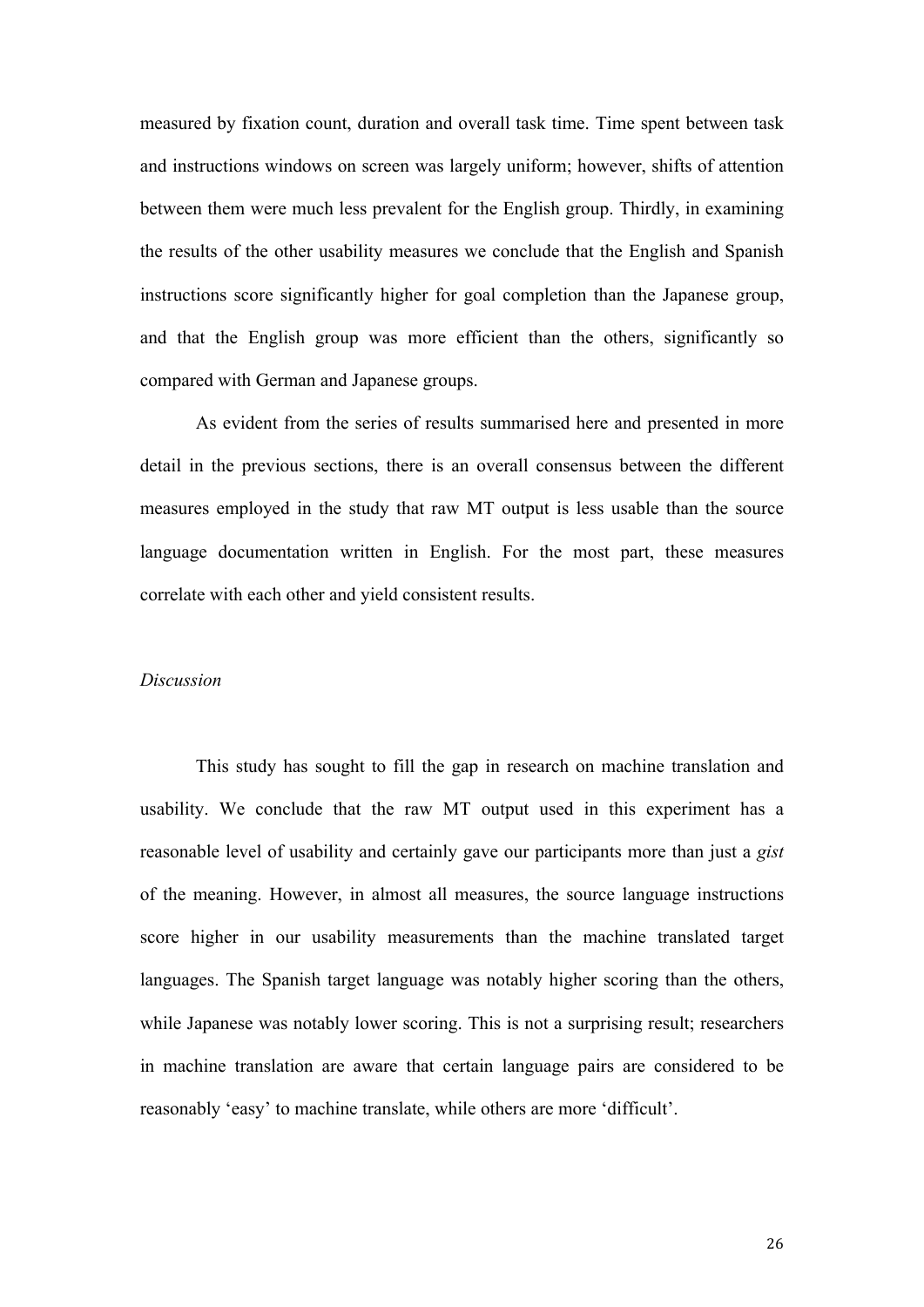While the results show that raw MT output is indeed usable in real-world scenarios, they also demonstrate the added value of text produced by native speakers. If post-editing is considered to be a human intervention that raises raw MT output from the status of 'machine-generated' to 'native-like quality', then it seems that there is added value in post-editing for organisations who are concerned with user satisfaction.

In the case of the user scenarios presented here, it is evident that for certain languages the use of an online MT system is a viable solution to the service vendor (the online file storage service). However, while users of the tasks can indeed *use* the software (albeit less efficiently), their opinion and feelings towards the instructions, and consequently the overall user experience, suffers somewhat, especially for the French, German, and Japanese users. We do not rule out the potential effect of cultural differences here, in particular differences regarding the concept of language quality. However, a cross-cultural analysis of the perception of document quality was beyond the scope of this experiment. It would certainly be interesting to draw on cross-cultural usability research in the future to investigate this further (e.g. Tractinsky 1997; Herman 1996; Hall *et al.* 2004).

While it stands to reason, it is nevertheless important to report that users who comprehended the instructions were significantly more satisfied and therefore reported that they would be more willing to recommend the product to others in the future. This highlights the commercial ramifications of ensuring the user is presented with documentation that they can understand. Appropriate measures of comprehension should be used as they represent a more robust measure than simply asking a user to rate their subjective and often superficial understanding on a scale.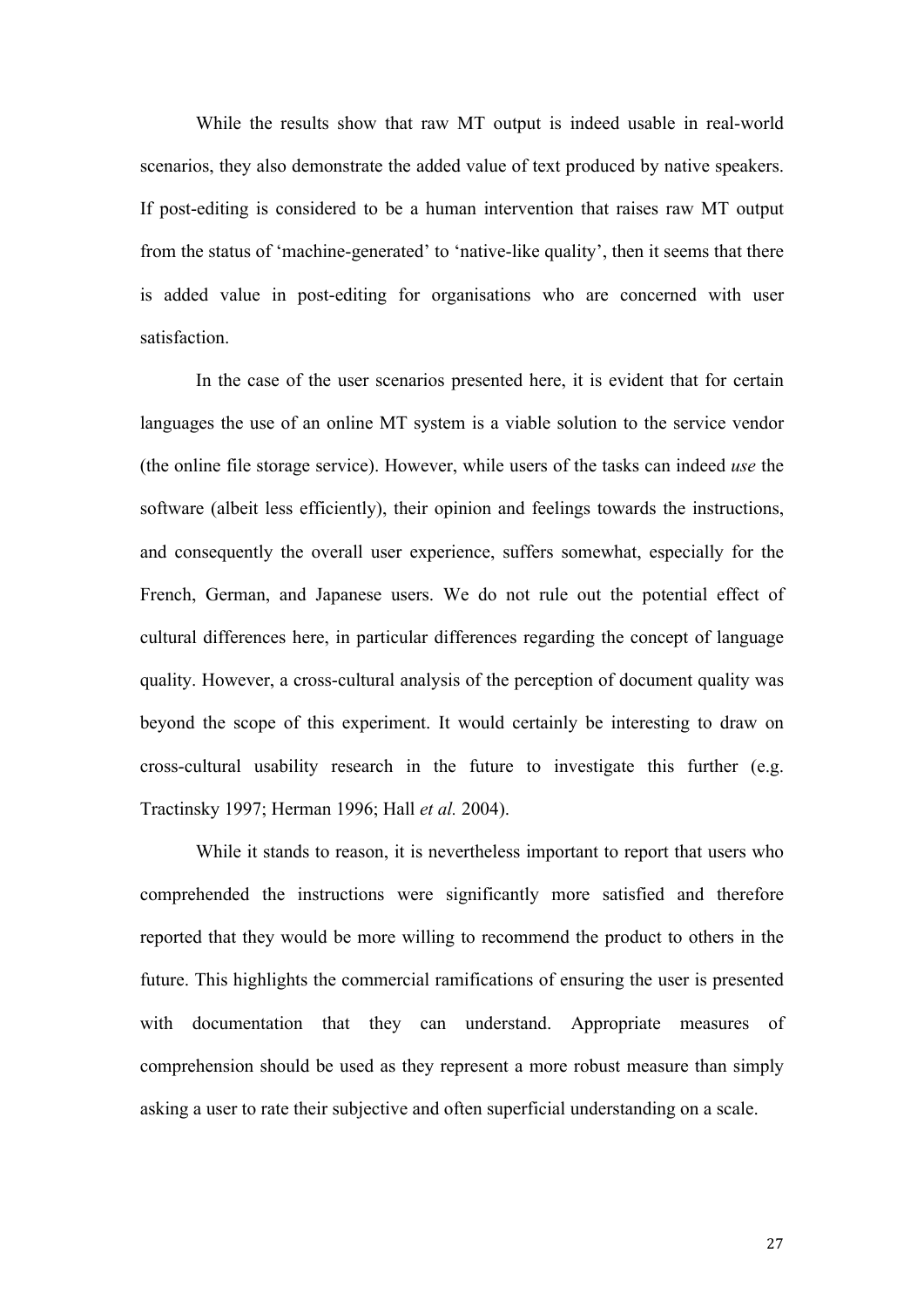While the sample size is a limitation of the current study, the small number of participants is not unusual for eye-tracking studies of usability. The difficulty in accessing native speakers of the four target languages who were prepared to volunteer was one restriction. While the number is small for each target language, we have tried to compensate for this by also analysing the data according to two groups, source and target language (cf. Doherty and O'Brien 2012). At the same time, looking at results on an individual target language basis provides important information about differences across languages. This is important because positive or negative results for one language pair will not necessarily apply to other language pairs. Additionally, although the numbers are small, the 'in sitro' set-up (Kjeldskov and Skov, 2007) lends to the study's credibility. The study would benefit from increasing the number of participants and it is our intention to build on the research into usability of machine translated content in the future.

As stated earlier: there was a possibility that the instructions were not required to complete the tasks. A hypothesis that emerges is that users, even those new to the interface, could successfully complete the tasks if given a task list and no instructions by using prior experience as computer users. As a next step, we intend to use a 'control' group of users of the file storage service in order to examine the user experience when no written instructions are present. This will allow us further insight into the role instructions play in the first instance. In addition to this, a closer examination of affordances (see Gaver, 1991) would likely provide more evidence for the compensation the user, and indeed the system or UI, makes for instructions that are linguistically poor in quality.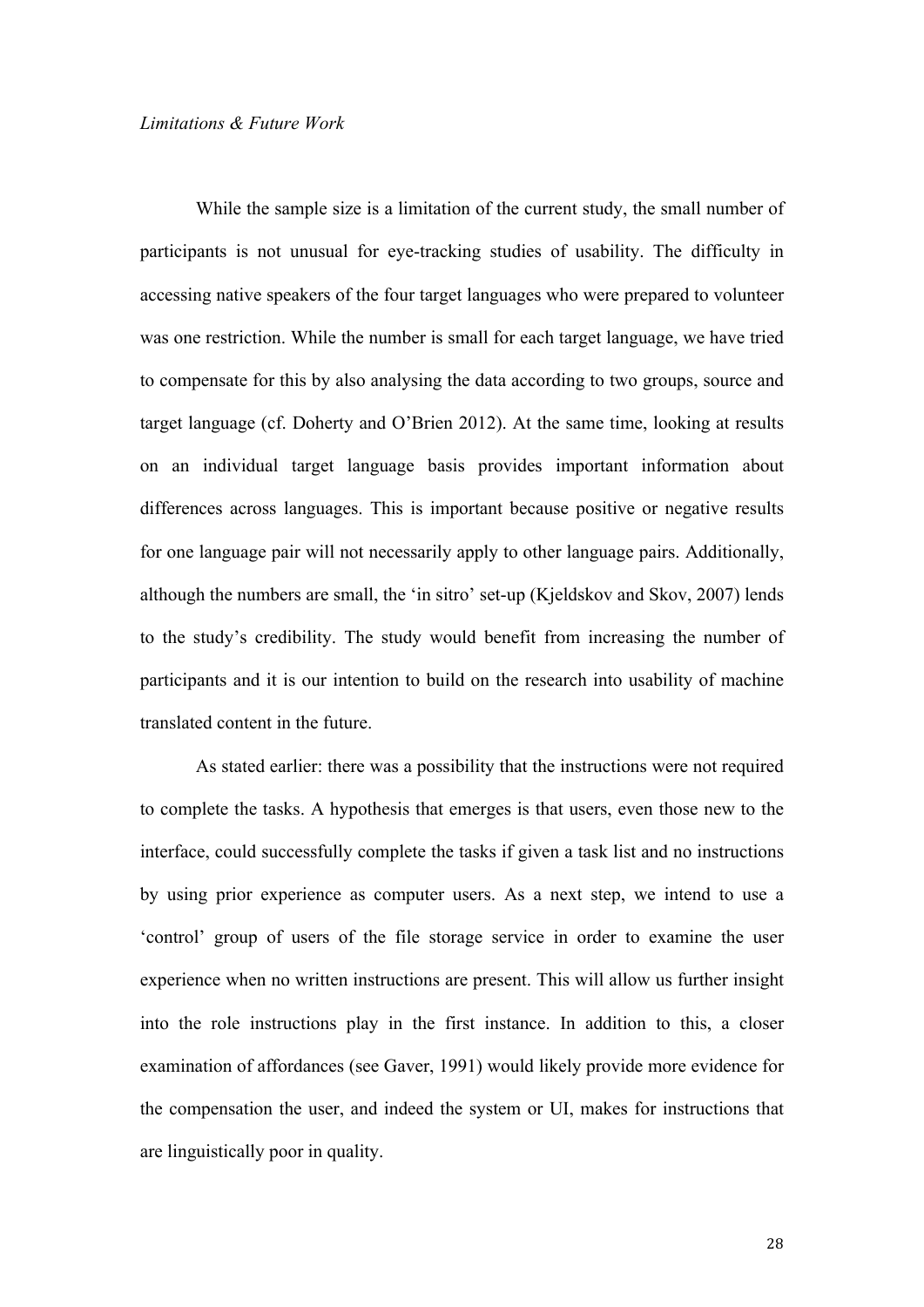In terms of the language used, we would like to expand to other language pairs given the great difference in MT quality for different languages (Koehn, 2005; Avramidis and Koehn, 2008). Moreover, it would be interesting to compare the usability of human-translated instructions against the raw machine translated instructions, or against machine translated, human post-edited instructions.

We have used only one, freely available MT engine in this experiment. A cross-engine comparison would also be useful to ascertain what effect different MT engines may have on the results. It has been shown that domain-specific engines perform better when trained on in-domain data (e.g. Haque *et al.*, 2009; Banerjee *et al.*, 2010; Núria *et al.,* 2012) as opposed to the large body of mixed data contained in the corpora used by freely available online engines, which are trained on large, general corpora whose quality cannot be guaranteed. A comparison across these engine types would also be useful in measuring relative usability according to engine type.

As mentioned above, the links between linguistic and cultural norms and expectations should not be excluded from usability studies of translated output, especially when comparing groups of language communities with each other, and thus we would encourage the inclusion of cross-cultural factors in future studies. By using more user-designed tasks, we hope to include, to some extent, a more diverse approach to intra- and intercultural differences that have been documented in the literature (Beu *et al*., 2000; Nisbett and Miyamoto, 2005; Dong and Lee, 2008).

# **Acknowledgments**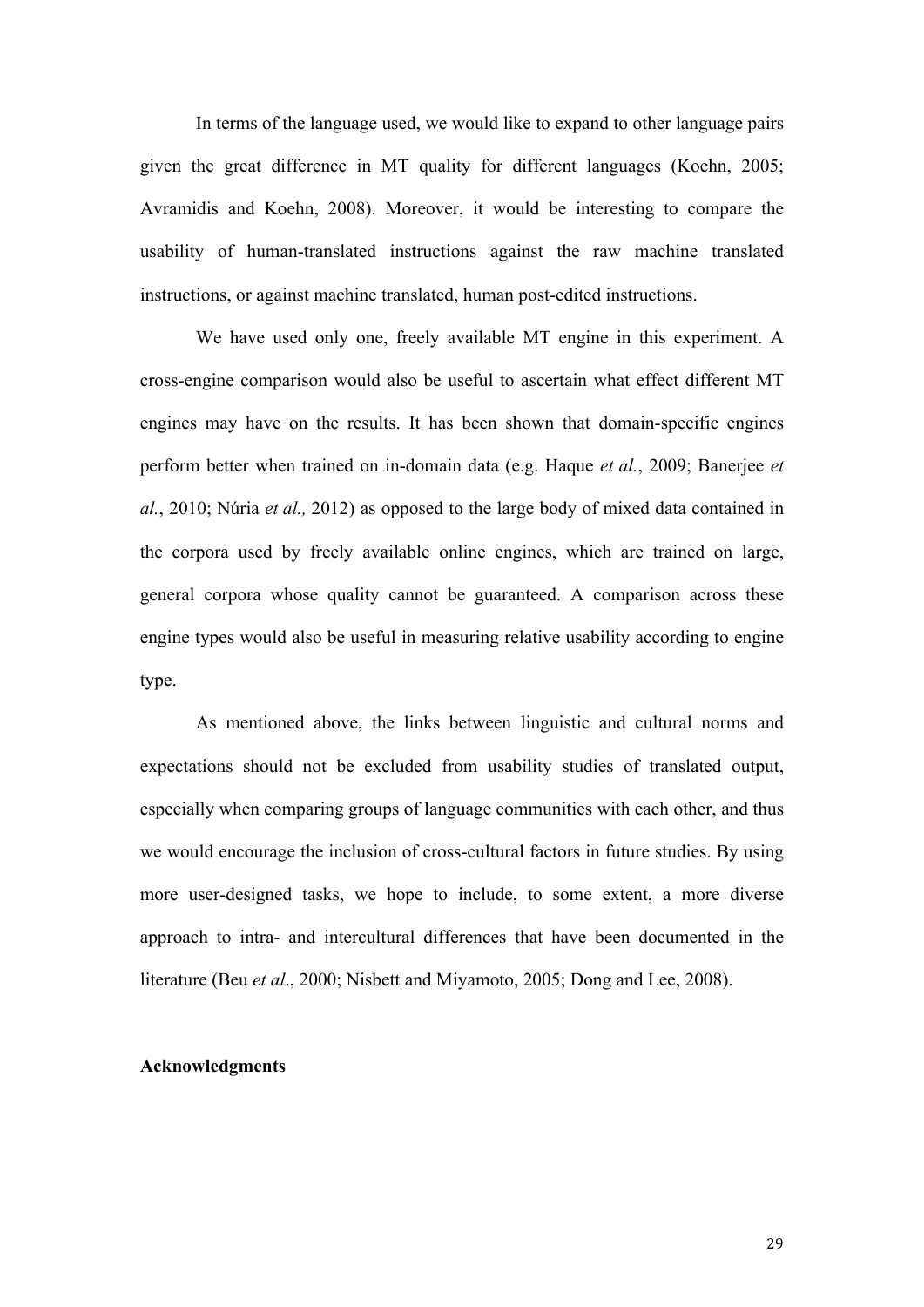This research is supported by the Science Foundation Ireland (Grant 07/CE/I1142) as part of the Centre for Next Generation Localisation (www.cngl.ie) at Dublin City University. The authors would also like to express their gratitude to the participants of the study.

# **References**

- Avramidis, E., & Koehn, P. 2008. Enriching morphologically poor languages for statistical machine translation. *Proceedings of 46th Annual Meeting of the Association for Computational Linguistics: Human Language Technologies*, June 15-20, 2008, the Ohio State University, Columbus, Ohio, USA, 763-770.
- Baddeley, A. 2007. *Working memory, thought, and action*. Oxford: Oxford University Press.
- Banerjee, P., Du, J., Naskar, S. K., Li, B., Way, A. & van Genabith, J. 2010. Combining multi-domain statistical machine translation models using automatic classifiers. *Proceedings of AMTA 2010: the ninth conference of the Association for Machine Translation in the Americas*, Denver, Colorado, October 31 – November, 1-10.
- Barret, V. (2011). Dropbox: The inside story of tech's hottest startup. *Forbes Magazine*, Nov.,  $7<sup>th</sup>$ , 2011. (Accessed: August 1<sup>st</sup>, 2012).
- Beu, A., Honold, P. & Yuan, X. 2000. How to build up an infrastructure for intercultural usability engineering. *International Journal of Human-Computer Interaction*, 12(2), 347-358.
- Callison-Burch, C., Fordyce, C., Koehn, P., Monz, C., & Schroeder, J. 2008. Further meta-evaluation of machine translation. *Proceedings of ACL-08: HLT. Third*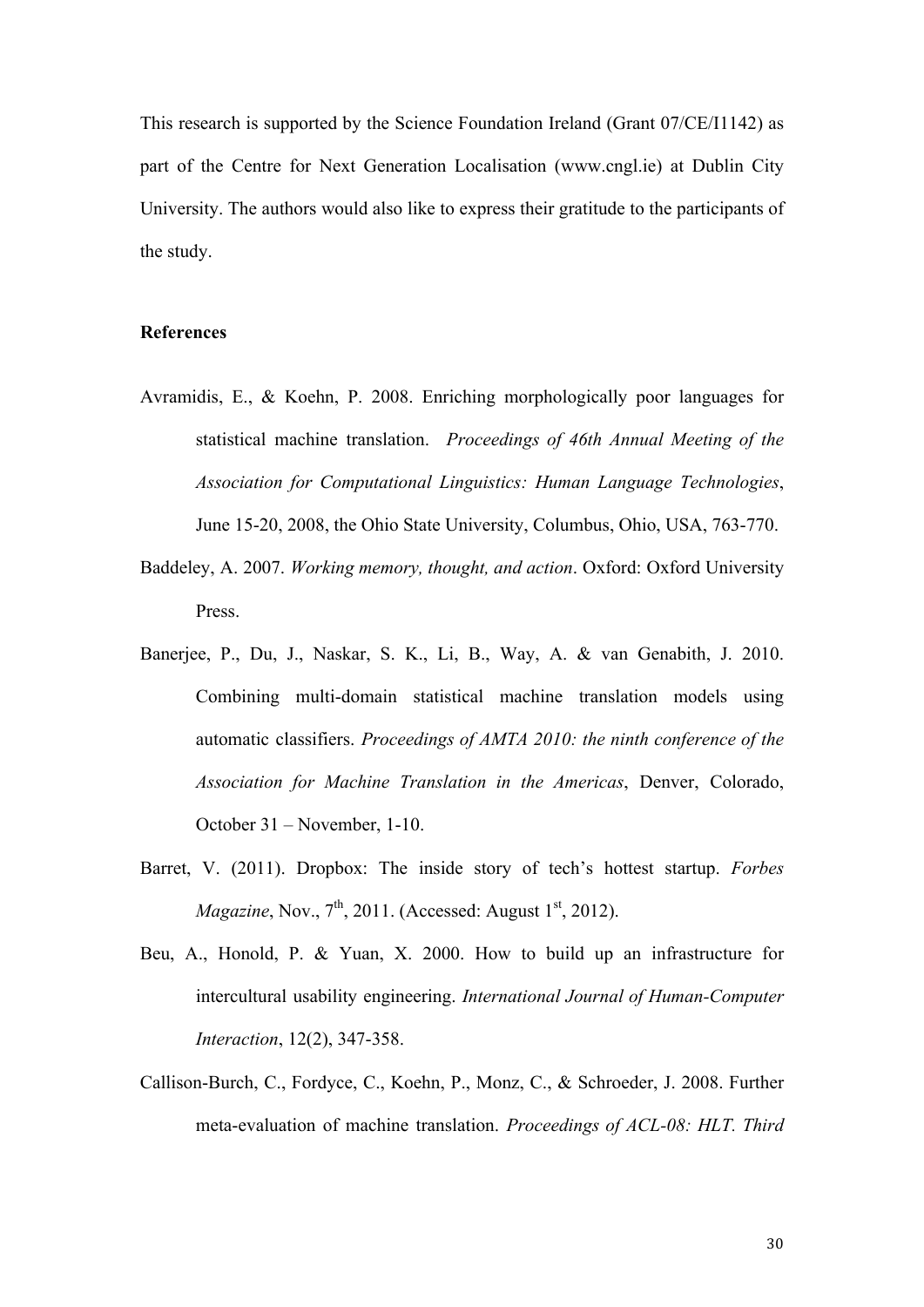*Workshop on Statistical Machine Translation*, June 19, 2008, the Ohio State University, Columbus, Ohio, U.S.A., 70-106.

- Dillinger M., & Lommel, A. (2004). LISA best practice guide on MT. *LISA Case Studies.* Localization Industry Standards Association, Available from: http://www.translationoptimization.com/papers/DillingerLommel\_MT\_ BPG.pdf
- Doherty, S., & O'Brien, S. 2009. Can MT output be evaluated through eye tracking? *Proceedings of the MT Summit XII*, Ottawa, Ontario, Canada, 214-221.
- Doherty, S., O'Brien, S., & Carl, M. 2010. Eye tracking as an MT evaluation technique. *Machine Translation*, 24(1), 1-13.
- Doherty, S. 2012. *Investigating the effects of controlled language on the reading and comprehension of machine translated texts: A mixed-methods approach*. Unpublished PhD thesis, Dublin City University.
- Doherty, S., Kenny, D., & Way, A. 2012. Taking statistical machine translation to the student translator. *Proceedings of AMTA 2012: the tenth conference of the Association for Machine Translations in the Americas*, San Diego, California, U.S.A., no page numbers.
- Doherty, S. & O'Brien, S. 2012. A user-based usability assessment of raw machine translated technical instructions. *Proceedings of AMTA 2012: the tenth conference of the Association for Machine Translations in the Americas*, San Diego, California, U.S.A., no page numbers.
- Dong, Y., & Lee, K. P. 2008. A cross-cultural comparative study of users' perceptions of a webpage: With a focus on the cognitive styles of Chinese, Koreans and Americans. *International Iournal of Desian*, 2(2), 19-30.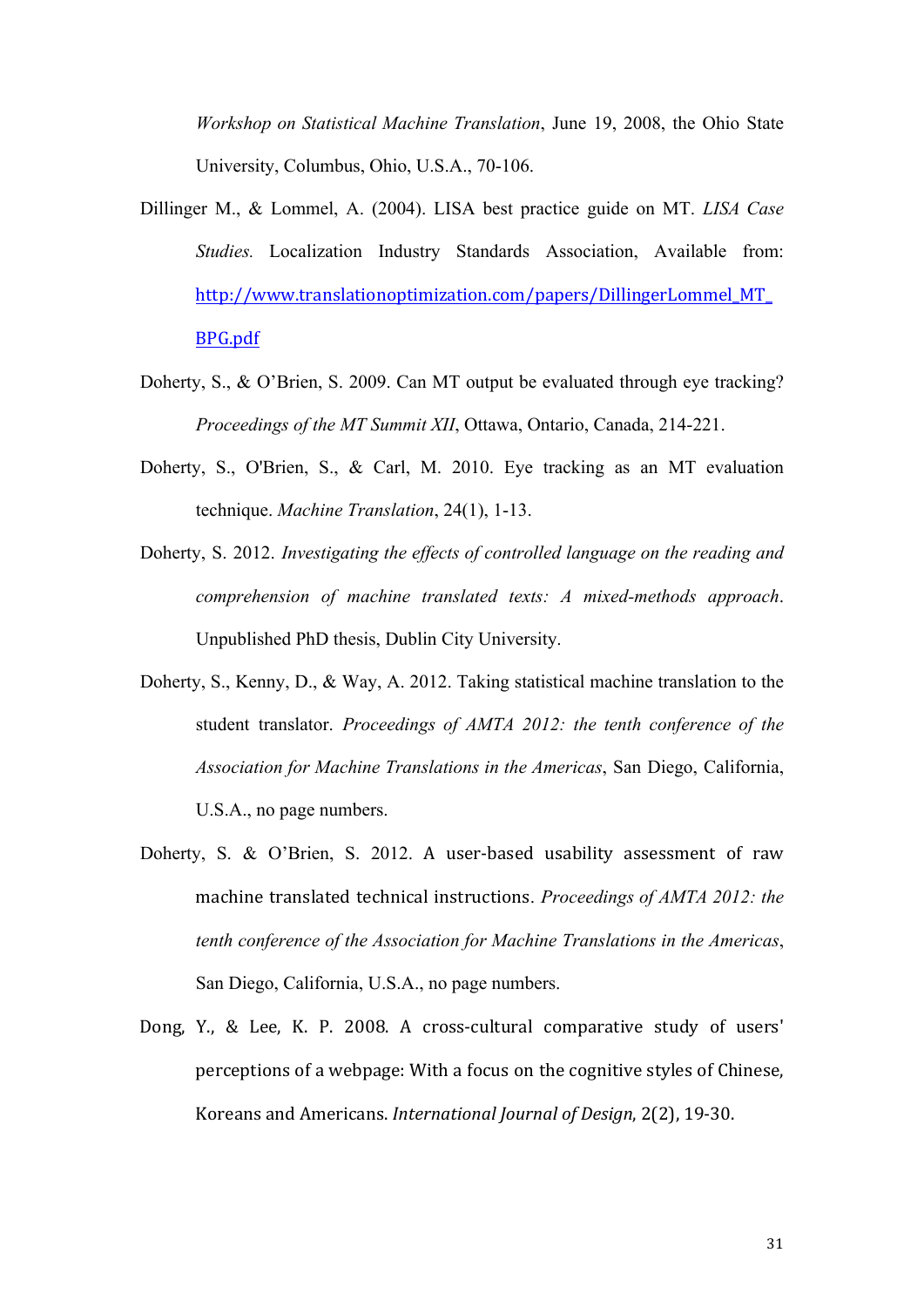- Duchowski, A. T. 2003. *Eye tracking methodology: Theory and practice.* London: Springer-Verlag.
- Dybkjær, L., Bernsen, N., & Minker, W. 2004. Evaluation and usability of multimodal spoken language dialogue systems. *Speech Communication,*  $43(1-2)$ , 33 $-54$ .
- Flournoy, R. S., & Callison-Burch, C. 2001. Secondary benefits of feedback and user interaction in machine translation tools. *Proceedings of MT Summit VIII* – *MT2012 Towards a Road Map for MT*, Santiago de Compostela, Spain, no page numbers.
- Fuji, M. 1999. Evaluation experiment for reading comprehension of machine translation outputs. *Proceedings of MT Summit VII*, Singapore, 285-289.
- Fuji, M., Hatanaka, E., Ito, S., Kamai, H., Sukehiro, T., Yoshimi, T., & Ishara, H. 2001. Evaluation method for determining groups of users who find MT useful. *Proceedings of MT Summit VIII*, Santiago de Compostela, Spain, 103-108.
- Gaspari, F. 2004. Online MT services and real users' needs: An empirical usability evaluation. *Proceedings of the 6th Conference of the Association for Machine Translation in the Americas*, Washington D.C., U.S.A., 74-85.
- Gaver, W. 1991. Technology affordances. *Proceedings of CHI 1991*, ACM Press: New York, 79 – 84.
- Gerganov, A. (2007). *Eye tracking studies with Tobii 1750 Recommended settings and tests*. Available from: http://cogs.nbu.bg/eye-to-it/del/EYE-TOIT D1.2 A.pdf, Last accessed:  $20/03/13$ .
- Groves, D. 2008. Bringing humans into the loop: localization with machine translation at Traslán. *Proceedings of AMTA 2008: the eighth conference of*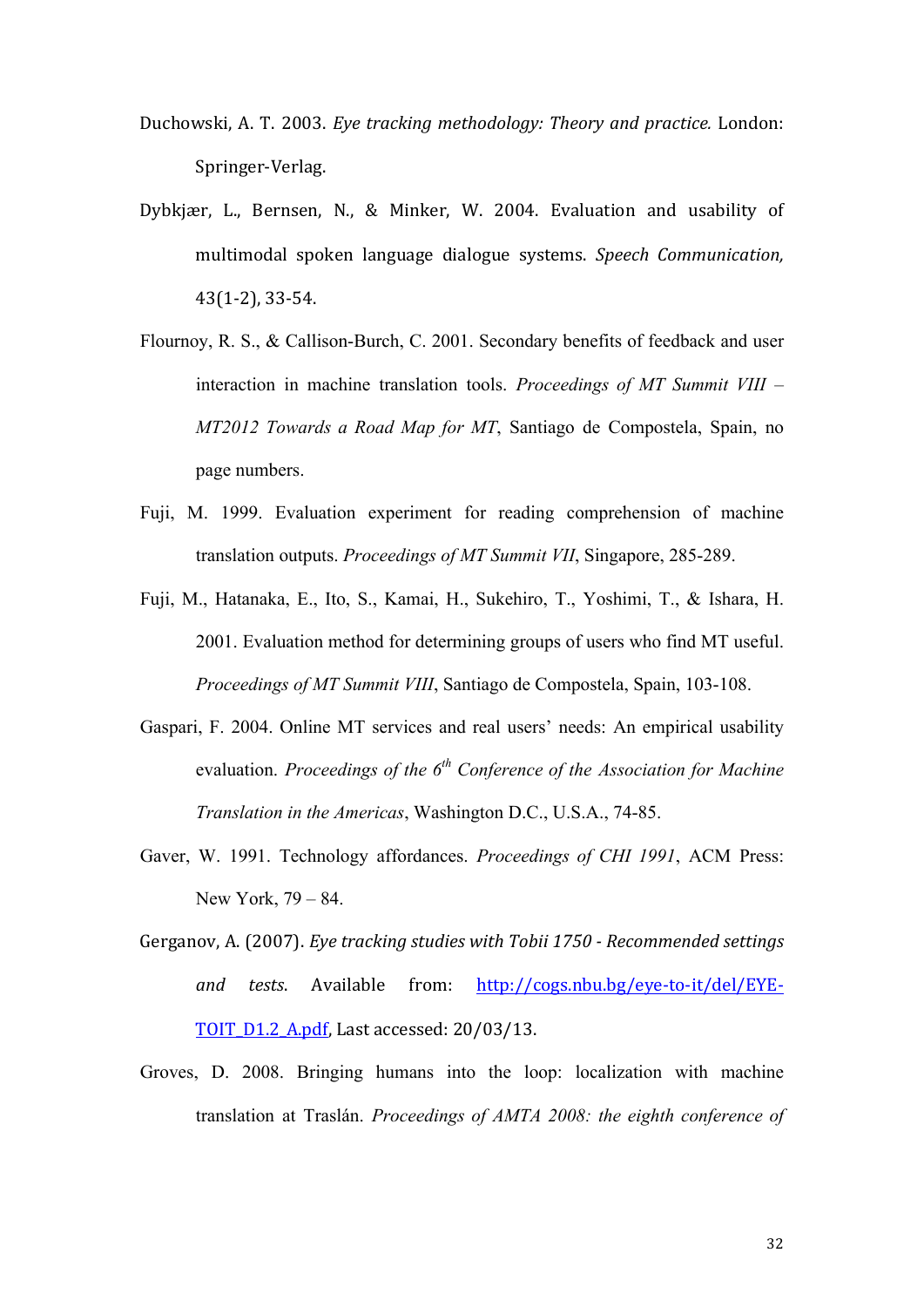*the Association for Machine Translation in the Americas*, Waikiki, Hawai'i, 11-22.

- Guerberof, A. 2012. *Productivity and quality in the post-editing of outputs from translation memories and machine translation*. Unpublished PhD thesis. Universitat Rovira I Virgili, Tarragona. Spain.
- Hall, M., De Jong, M., & Steehouder, M. 2004. Cultural differences and usability evaluation: Individualistic and collectivistic participants compared. *Technical Communication*, 51(4), 489-503.
- Haque, R., Naskar, S.K., van Genabith, J., & Way, A. 2009. Experiments on domain adaptation for English-Hindi SMT. *Proceedings of PACLIC 23: the 23rd Pacific Asia Conference on Language, Information and Computation Hong Kong*, 670–677.
- Herman, L. 1996. Towards effective usability evaluation in Asia: Cross-cultural differences. *Proceedings of the Sixth Australian Conference on Computer-Human Interaction*, 135-136.
- Hutchins, J. 2001. Machine translation and human translation: in competition or in complementation? *International Journal of Translation, 13* (1-2), 5-20.
- Hvelplund, K. T. 2011. *Allocation of cognitive resources in translation: An eyetracking and key-logging study*. Unpublished PhD thesis. Copenhagen Business School.
- International Organization for Standardization. 2002. ISO/TR 16982: Ergonomics of human-system interaction – Usability methods supporting human centred design.
- Iqbal, S., Adamzyck, P., Zheng, X., & Bailey, P. 2005. Towards an index of opportunity: understanding changes in mental workload during task execution.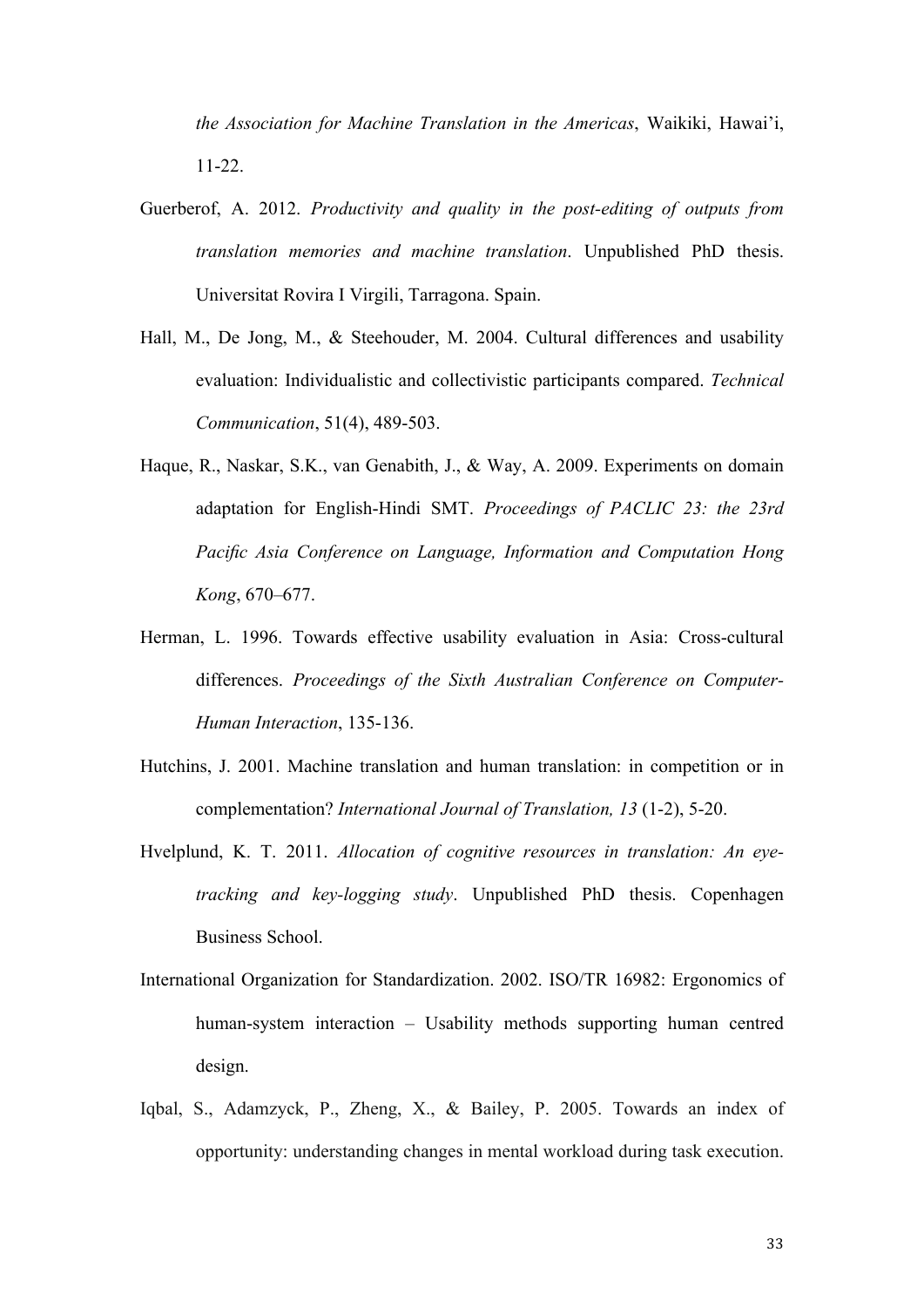*Proceedings of CHI 2005: Human Factors in Computing Systems*, ACM Press, New York, 311–320.

- Jakobsen, A. L., & Jensen, K. T. H. 2008. "Eye movement behaviour across four different types of reading task". In Copenhagen Studies in Language 36: *Looking at Eyes: Eye-Tracking Studies of Reading and Translation Processing*, Edited by: Göpferich, S., Jakobsen, A. L. & Mees, I. M. 103-124. Copenhagen: Samfundslitteratur.
- Jones, D., Gibson, E., Shen, W., Granoien, N., Herzog, M., Reynolds, D., & Weinstein, C. 2005. Measuring human readability of machine generated text: three case studies in speech recognition and machine translation. *Proceedings of the 2005 IEEE International Conference on Acoustics, Speech, and Signal Processing,* Philadelphia, U.S.A., 1009-1012.
- Jensen, K. T. H., Sjørup, A. C., Balling, L. W. 2009. "Effects of L1 syntax on L2 translation". In *Copenhagen Studies in Language 38: Methodology, Technology and Innovation in Translation Process Research*, Edited by: Mees I. M., Alves, F. and Göpferich, S. 319-336, Copenhagen: Samfundslitteratur.
- Karamanis, N., & Luz, S. 2009. Interaction strategies by a non-English speaker in Dublin and their relation to machine translation. *Proceedings of the 3rd Irish Human Computer Interaction Conference*, Dublin, Ireland, 107-110.
- Karamanis, N., Schneider, A., van der Sluis, I., Schlogl, S., Doherty, G., & Luz, S. 2009. Do HCI and NLP interact? *Proceedings of the 27th International Conference on Human Factors in Computing Systems, ACM Extended Abstracts,* 4333-4338.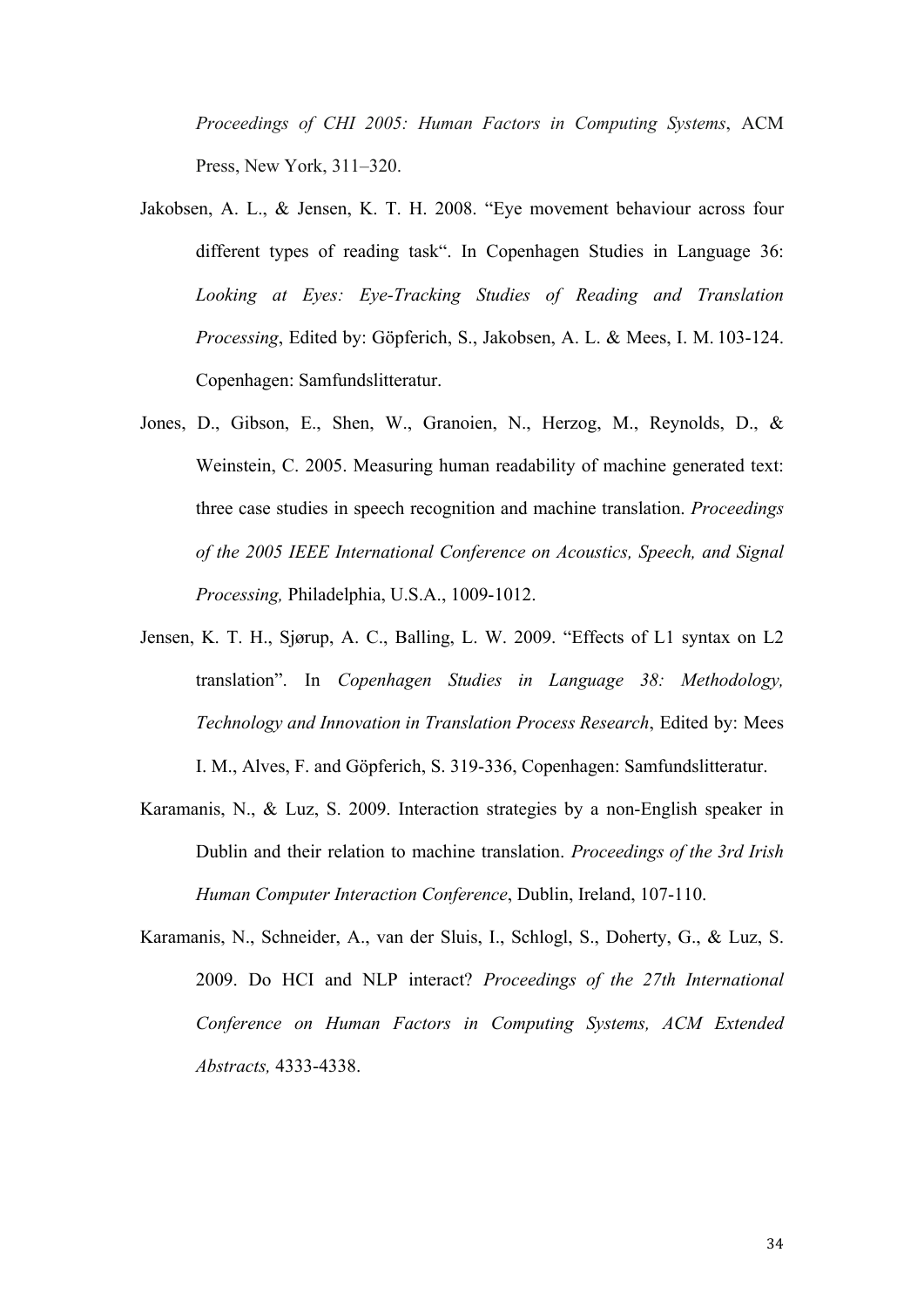- Kjeldskov, J., & Skov, M. 2007. Studying usability in sitro: Simulating real world phenomena in controlled environments. *International Journal of Human-Computer Interaction*, 22(1-2), 7-36.
- Koehn, P. 2005. Europarl: a parallel corpus for statistical machine translation. *Proceedings of MT Summit X*, Phuket, Thailand, 79-86.
- Koehn, P. 2010. *Statistical machine translation*. London: Cambridge University Press.
- Lopez, A. 2008. Statistical machine translation. *AMC Computing Surveys*, 40(3), 8:1– 8:49.
- Nisbett, R., & Miyamoto, Y. 2005. The influence of culture: holistic versus analytic perception. *Trends in Cognitive Science*, 9(10), 467-472.
- Núria, B., Papavasiliou, V., Prokopidis, P., Toral, A., & Arranz, V. 2012. Mining and exploiting domain-specific corpora in the PANACEA platform. *Proceedings of the 5th Workshop on Building and Using Comparable Corpora: "Language Resources for Machine Translation in Less-Resourced Languages and Domains"*, LREC 2012 Workshop, Istanbul, Turkey, 24-26.
- O'Brien, S. 2006. Machine-translatability and post-editing effort: an empirical study using Translog and Choice Network Analysis, Unpublished PhD thesis, Dublin City University.
- O'Brien, S. 2010. "Controlled language and readability". In *Translation and Cognition: American Translators Association Monograph Series XV,* Edited by: Shreve, G. M. and Angelone, E. 143-165. Philadelphia: John Benjamins.
- O'Brien, S. 2012. Translation as human-computer interaction. *Translation Spaces*, 1, 101-122.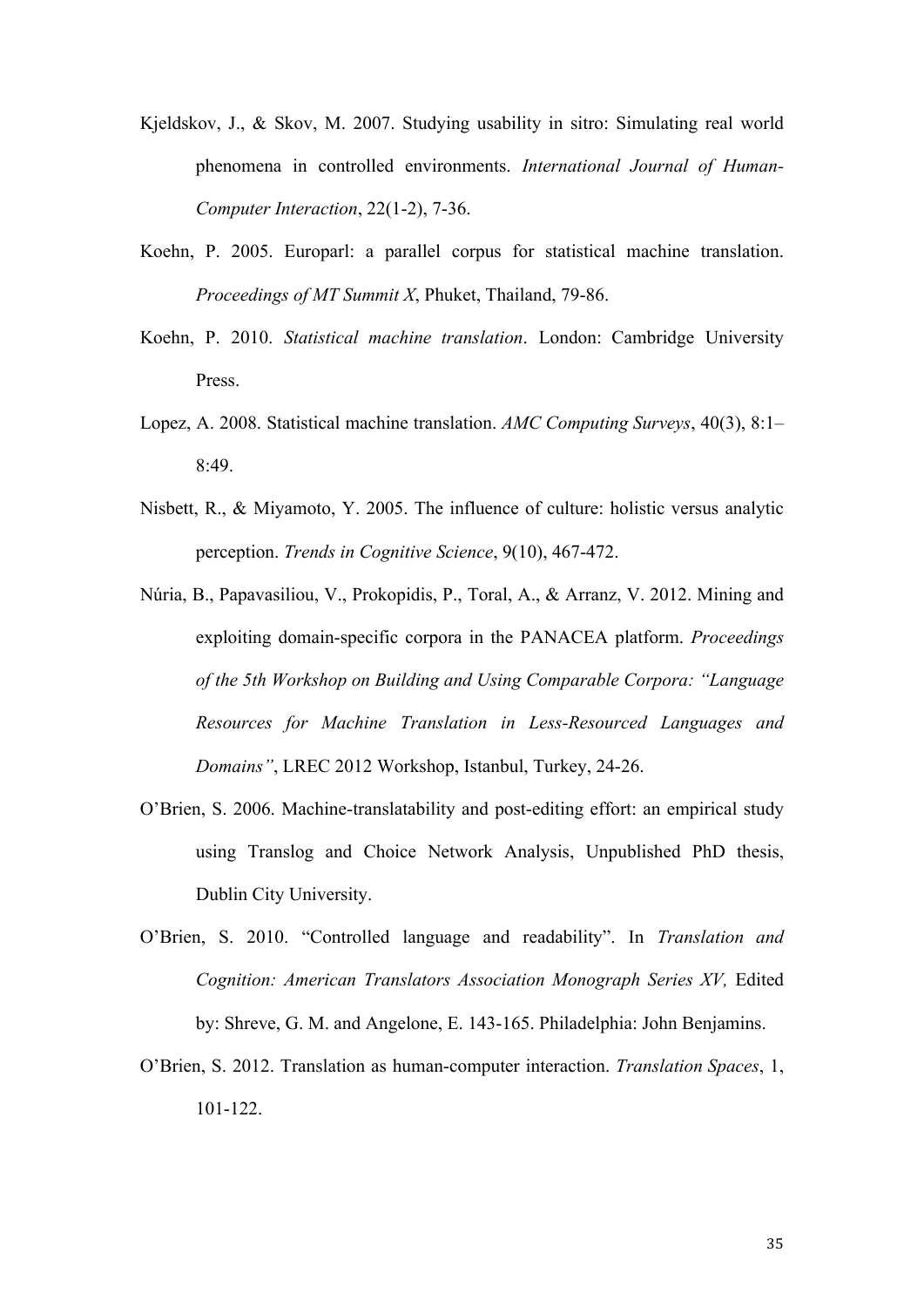- Ørsnes, B., Bradley Music, B., & Maegaard, B. 1996. PaTrans a patent translation system. *Proceedings of COLING 1996: the 16th International Conference on Computational Linguistics*, August 5-9, 1996, Center for Sprogteknologi, Copenhagen, 1115-1118.
- Plitt, M., & Masselot, F. 2010. A productivity test of statistical machine translation post-editing in a typical localization context. *The Prague Bulletin of Mathematical Linguistics*, 23, 7-16.
- Proctor, R., Vu, K. & Salvendy, G. 2002. Content preparation and management for web design: Eliciting, structuring, searching, and displaying information. *International Journal of Human-Computer Interaction* 14(1), 25-92.
- Rayner, K. 1998. Eye movements in reading and information processing: 20 years of research. *Psychological Bulletin*, 124, 372-422.
- Rayner, K., & Sereno, S. 1994. "Eye movements in reading: psycholinguistic studies". In *Handbook of Psycholinguistics*, Edited by: Gernsbacher M.A. 57- 81. New York: Academic Press.
- Reiter, E., & Belz, A. 2009. An investigation into the validity of some metrics for automatically evaluating natural language generation systems. *Computational Linguistics, 35*(4), 529-558.
- Roturier, J. 2006. *An investigation into the impact of controlled English rules on the comprehensibility, usefulness, and acceptability of machine-translated technical documentation for French and German users.* Unpublished PhD thesis, Dublin City University.
- Roturier, J. 2009. Deploying novel MT technology to raise the bar for quality: a review of key advantages and challenges. *Proceedings of MT Summit XII*, Ottawa, Canada, 1-8.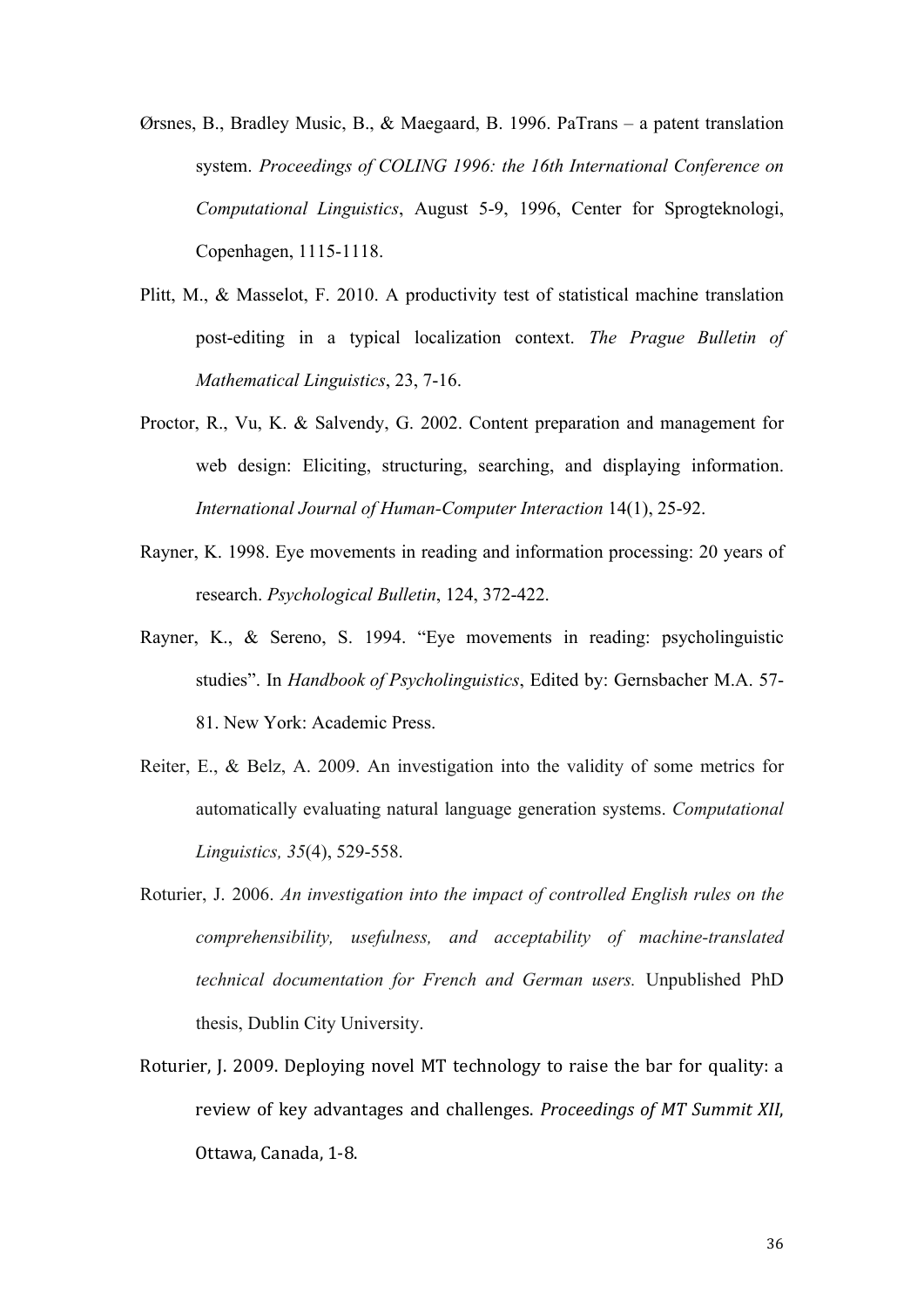- Sacher, H., Tng, T., & Loudon, G. 2001. Beyond translation: Approaches to interactive products for Chinese consumers. *International Journal of Human-Computer Interaction,* 13(1), 41-51.
- Schultheis, H., & Jameson, A. 2004. "Assessing cognitive load in adaptive hypermedia systems: Physiological and behavioural methods". In *Adaptive Hypermedia and Adaptive Web-based Systems,* Edited by: Neijdl W & de Bra, P. 18-24. Eindhoven: Springer Verlag.
- Sears, A., Lazar, J., Ozok, A., & Meiselwitz, G. 2008. Human-centered computing: Defining a research agenda. *International Journal of Human-Computer Interaction* , 24(1), 2-16.
- Senez, D. 1998. The machine translation help desk and the post-editing service. *Terminologie et Traduction, 1*, 289-295.
- Specia, L., Turchi, M., Wang, Z., Shawe-Taylor, J., & Craig Saunders, C. 2009. Improving the confidence of machine translation quality estimates. *Proceedings of MT Summit* XII, Ottawa, Canada, 136-143.
- Stanford Poynter Project: http://www.poynterextra.org/et/i.htm, Last accessed: 09/08/2012.
- Tomita, M. 1992. Application of the TOEFL test to the evaluation of Japanese-English MT. *Proceedings of MT Evaluation Workshop, AAMT*, November, 1992, 59-60.
- Tomita, M., Shiri, M., Tsutsumi, J., Matsumura, M., & Yoshikawa, Y. 1993. Evaluation of MT systems by TOEFL. *Proceedings of the 5th International Conference on Theoretical and Methodological Issues in Machine Translation*. 252-265.